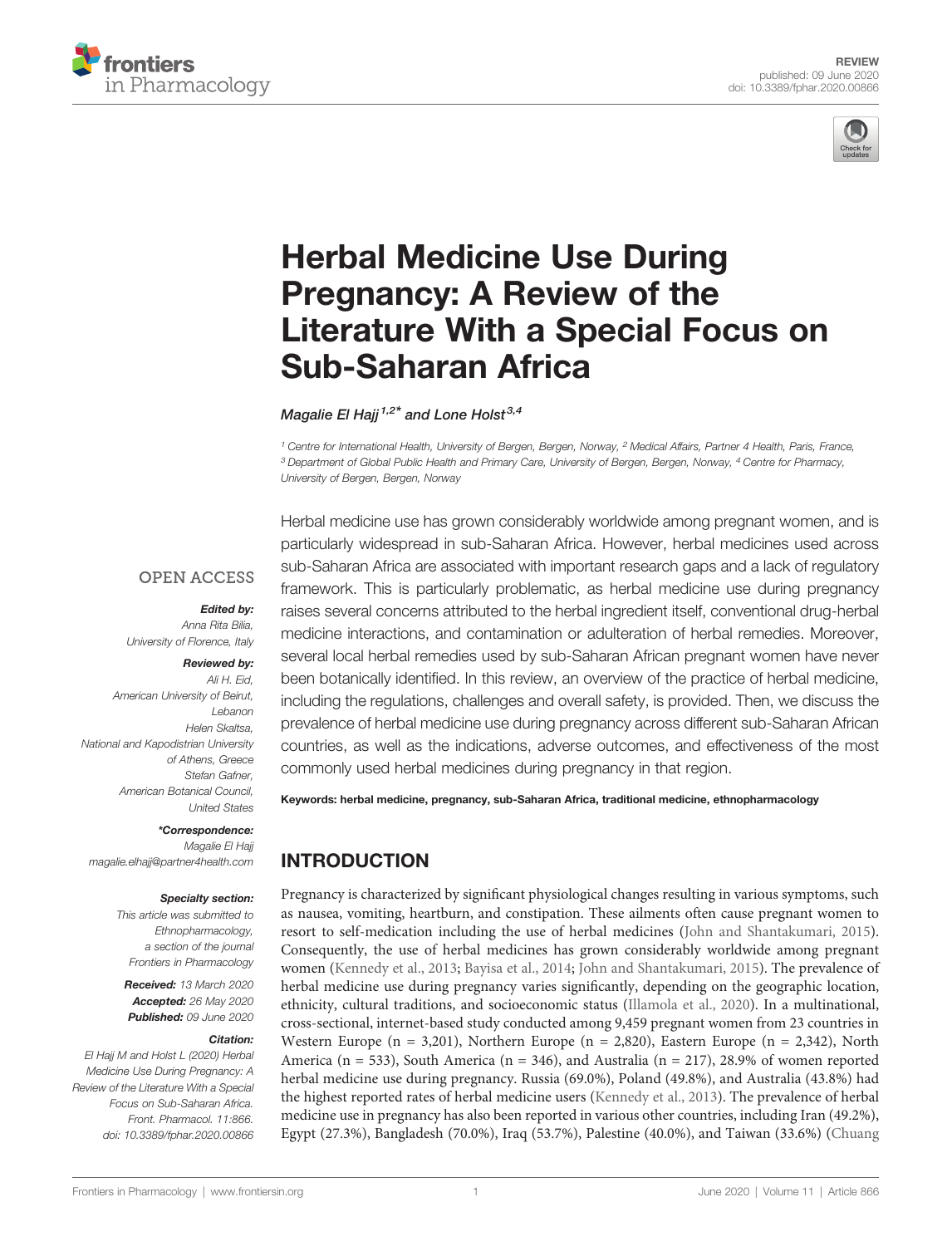[et al., 2009;](#page-10-0) [Khadivzadeh and Ghabel, 2012;](#page-11-0) [Al-Ramahi et al.,](#page-10-0) [2013;](#page-10-0) [Orief et al., 2014](#page-12-0); [Hwang et al., 2016](#page-10-0); [Ahmed et al., 2018a\)](#page-9-0).

Previous research has shown that herbal medicine use during pregnancy is quite common across sub-Saharan Africa ([Ahmed](#page-9-0) [et al., 2018b\)](#page-9-0). However, in several sub-Saharan African countries, there is a paucity of data on the use of herbal medicines among pregnant women. The following paper presents an in-depth literature review which aims to provide the best available information on herbal medicine (safety, regulations, and challenges). This review also identifies the prevalence of herbal medicine use during pregnancy across different sub-Saharan African countries, and summarizes information on the indications, adverse outcomes, and effectiveness of the most commonly used herbal medicines during pregnancy in that region. Herein, we reviewed both published and unpublished studies, drafted in English or French, reporting on herbal medicine use during pregnancy in any sub-Saharan African country, including observational studies, qualitative studies, and meta-analyses. A systematic literature search was conducted between December 2018 and February 2020, by searching the electronic databases MEDLINE and Google Scholar, and through checking reference lists for the identification of additional, relevant studies.

#### CHALLENGES ASSOCIATED WITH THE HERBAL MEDICINE PRACTICE

According to the World Health Organization, there are several challenges associated with the herbal medicine practice (Figure 1), which are related to regulatory status, assessment of safety and efficacy, quality control, safety monitoring, and lack of knowledge about herbal medicine within national drug regulatory authorities ([World Health Organization, 2005\)](#page-12-0).

The diversity of herbal remedies and their uses between different countries makes scientifically evaluating and regulating them very challenging ([Wachtel-Galor and Benzie,](#page-12-0) [2011\)](#page-12-0). Hence, in some countries, herbal medicines are subjected to rigorous manufacturing standards, while in others, they are regarded as food supplements for which therapeutic claims are

prohibited. For example, in Europe, the Directive 2001/83/EC and the Directive 2004/24/EC divide herbal medicines into two categories: "well-established herbal medicinal products" and "traditional herbal medicinal products". For the first category, it is needed to demonstrate with sound bibliographic data that the herbal medicinal product has a well-established medicinal use with recognized efficacy and an acceptable level of safety. The herbal medicine product should have a history of safe and efficacious use for at least 10 years within the European Union for a well-established use registration. For the second category, manufacturers of herbal medicines are required to demonstrate that the safety and effectiveness of the traditional herbal medicinal product are based on long-standing medicinal use: 30 years worldwide, including at least 15 years in the European Union ([Wachtel-Galor and Benzie, 2011](#page-12-0)). In the United States, by contrast, the Dietary Supplement Health and Education Act of 1994 classifies herbal products as dietary supplements, a product category that does not require pre-approval. Consequently, the manufacturer is responsible for ensuring that a herbal product is safe before it is marketed, and the Food and Drug Administration can only take regulatory action against any unsafe herbal product after it reaches the market. Therefore, in contrast to prescription and newer over-the-counter medications, herbal products in the United States are usually marketed without the benefit of clinical trials to demonstrate either efficacy or safety [\(Broussard et al., 2010](#page-10-0)). In sub-Saharan Africa, the development of national policies and regulations for herbal medicines is substantially more limited, resulting in the proliferation of both locally produced and imported herbal remedies of dubious quality, safety, and efficacy [\(World Health](#page-12-0) [Organization, 2005\)](#page-12-0). For instance, in Zambia, although the Medicines and Allied Substances Act of 2013 mandates the Zambia Medicines Regulations Authority to regulate and control the sales of herbal medicines, there is neither a system of registration nor a post-marketing surveillance system for herbal medicines [\(World Health Organization, 2005;](#page-12-0) [Lusaka](#page-11-0) [Times, 2018](#page-11-0)). Similarly, in Kenya, although the 2005 National Policy on Traditional Medicine and Medicinal Plants stressed the need to take inventory of all herbal medicines available in the country, these recommendations have yet to be implemented [\(Okumu et al., 2017\)](#page-11-0).

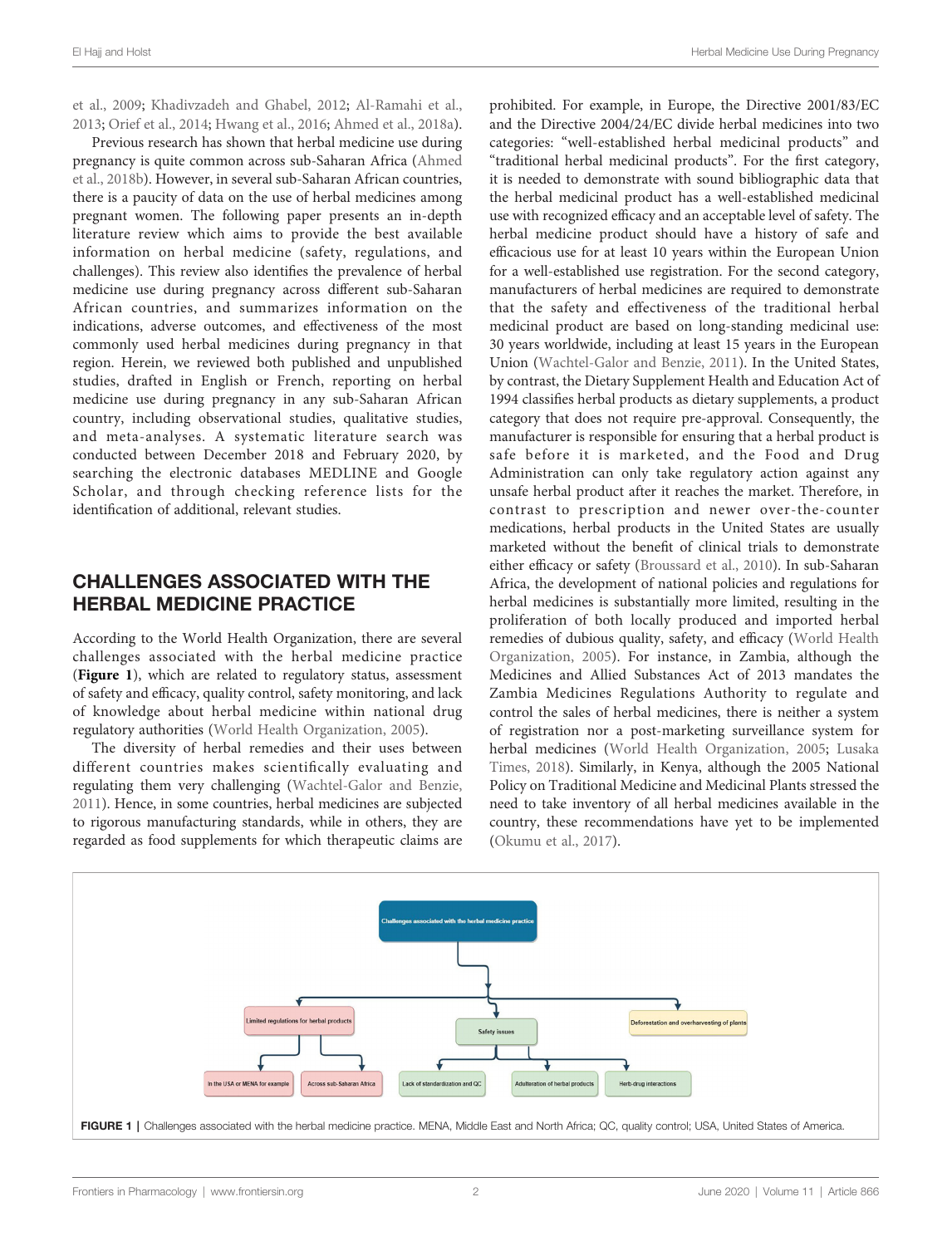Besides the use of inherently toxic medicinal plants, the toxicity problems of herbal medicines can be attributed to a lack of proper standardization and quality control in the formal herbal industry [\(Mensah et al., 2019;](#page-11-0) [Ozioma and Chinwe, 2019\)](#page-12-0). Indeed, there is a close correlation between the safety and efficacy of herbal medicines and the quality of the source materials used in their production. The quality of source materials is, in its turn, determined by intrinsic (genetic) and extrinsic (environmental) factors (e.g., exposure to light; availability of water; temperature of processing; period, time, and method of harvest; drying, packing, transportation, and storage of raw herbal material, etc.). Therefore, it is challenging to perform quality controls on the raw materials of herbal medicines, especially given that many countries lack operative machinery needed to implement good manufacturing practices [\(World Health Organization, 2005\)](#page-12-0). Quality control of herbal medicines is also made more difficult by the seasonal variations in the content of the medicinal plant parts and thus the potential quantitative changes in the composition and/or ratios of bioactive ingredients ([Anwar](#page-10-0) [et al., 2016](#page-10-0)). In addition, there is a paucity of research on whole herbal mixtures partially because the drug approval process does not accommodate undifferentiated mixtures of natural chemicals ([Wachtel-Galor and Benzie, 2011](#page-12-0)). Another source of toxicity of herbal medicines that is important to mention is adulteration of herbal products with undeclared pharmaceutical drugs and potentially toxic compounds such as harmful molecules present in other adulterating botanicals, pathogenic microorganisms, toxins, pesticides, agrochemical residues, and heavy metals (e.g., lead, mercury, and arsenic) ([Saper et al., 2004;](#page-12-0) [Mensah et al., 2019](#page-11-0)). Incorrect identification of plants may also lead to the inadvertent use of potentially toxic species. Furthermore, toxicity may arise as a result of herb-drug interactions [\(Ozioma and Chinwe, 2019](#page-12-0)). For example, it has been shown that a pharmacokinetic interaction exists between the antimalarial drug amodiaquine and Moringa oleifera Lam., a commonly used medicinal plant with multiple health benefits, when given together or following a long period of ingestion of Moringa oleifera Lam. In the presence of Moringa oleifera Lam., the peak plasma concentration of amodiaquine decreased by up to 40%, as well as its area under the plasma concentration-time curve which decreased by approximately 11%, leading to a significantly delayed absorption of amodiaquine ([Olawoye](#page-12-0) [et al., 2018\)](#page-12-0). Overall, establishing herbal toxicity can be difficult. Even when herbal-related toxicity is suspected, a definitive diagnosis is difficult to establish without proper analysis of the product or plant material ([Ozioma and](#page-12-0) [Chinwe, 2019\)](#page-12-0).

Because of the potential toxicity and safety concerns related to herbal products, there is a need to establish a pharmacovigilance system of herbal medicines that is integrated within communities and health facilities, so that data regarding their composition, preparation, indications, and adverse events can be gathered [\(Ahmed et al., 2018a\)](#page-9-0). The latency period between the use of an herbal product and the occurrence of an adverse event should also be determined, if possible, as this can help in causality assessment in pharmacovigilance management. Such information can facilitate decisions on further protective measures to be taken concerning the future use of herbal medicines [\(Ozioma and Chinwe, 2019\)](#page-12-0). Research is also needed to meet the challenges of identifying the active compounds in the plants, and there should be research-based evidence on the safety and efficacy of both whole herbs and extracted compounds ([Wachtel-Galor and Benzie, 2011\)](#page-12-0).

Regrettably, the expanding herbal product market could lead to overharvesting of plants and threaten the rich biodiversity in sub-Saharan Africa. In addition, poorly managed collection and cultivation practices could contribute to the extinction of endangered plant species and the destruction of natural resources [\(Wachtel-Galor and Benzie, 2011\)](#page-12-0). It has been suggested that 15,000 medicinal plant species are threatened with extinction [\(Brower,](#page-10-0) [2008\)](#page-10-0). Another negative consequence of this trend is that there will be essentially less choice for the future development of medicines, if the situation is not addressed ([Brower, 2008](#page-10-0)). Under these circumstances, forest laws are of considerable importance, as they have a role in ensuring the sustainable availability of medicinal plants. A number of countries in sub-Saharan Africa have enacted forest laws, including the Lesotho Forestry Act of 1978, the Tanzania Forest Act of 2002, the Namibia Forest Act No. 12 of 2001, the Mozambique Forest and Wildlife Act of 1999, the South Africa National Forests Act No. 84 of 1998, the Zambia Forests Act of 1999, and the Zimbabwe Forest Amendment Act of 1999 ([Moshi](#page-11-0) [and Mhame, 2013](#page-11-0)). However, like other existing laws, these forest laws have deficiencies, such as failure to link the forest sector development with economic and social development objectives, weak forest administrative structures, low or poor compensation being given to the local communities that are custodians of the forest resources, poor definition of legal and institutional frameworks regarding forest management and use, and land tenure problems [\(Moshi and Mhame, 2013\)](#page-11-0). Hence, more international efforts are needed for the preservation of plant populations.

### OVERALL SAFETY OF HERBAL MEDICINE DURING PREGNANCY

The indications for the use of herbal medicines during pregnancy may vary across regions and countries, and can be mother- or child-related [\(Illamola et al., 2020\)](#page-10-0). Herbal medicines may be used sometimes as part of maternal care to treat pregnancyrelated problems, and often to improve the well-being of the mother and/or the unborn child. The most commonly reported indications are nausea and vomiting, urinary tract infections, preparation for and/or facilitation of labor, common cold or flu, gastrointestinal problems (e.g., constipation, flatulence), pain conditions, improvement of fetal outcomes, prevention of miscarriage, relief of anxiety, treatment and/or prevention of anemia, and treatment of edema [\(Kennedy et al., 2013;](#page-11-0) [John and](#page-11-0) [Shantakumari, 2015](#page-11-0); [Ahmed et al., 2018b](#page-9-0); [Illamola et al., 2020\)](#page-10-0).

As previously mentioned, safety concerns related to herbal products can be mainly attributed to the herbal ingredient itself, conventional drug-herbal medicine interactions, and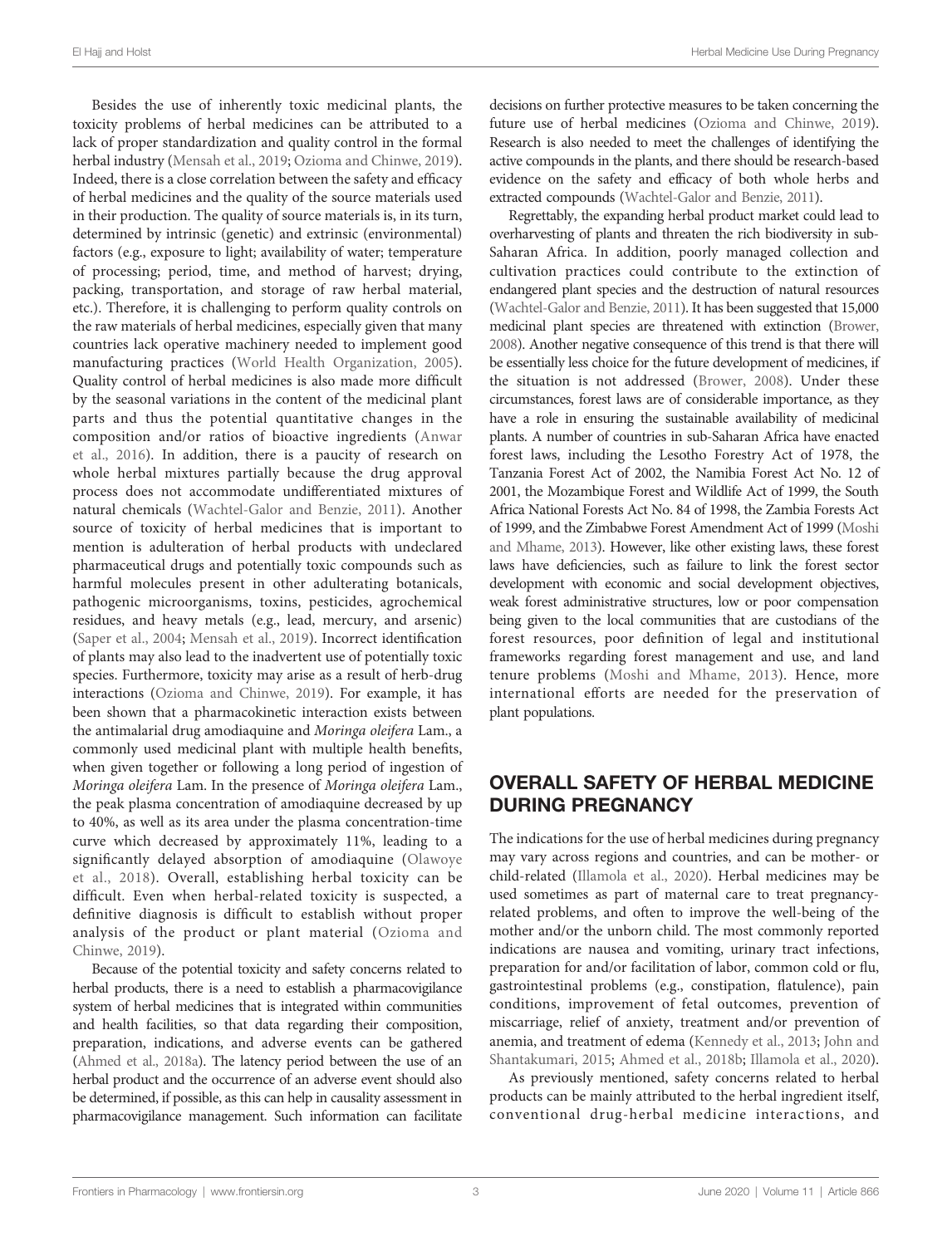contamination or adulteration of herbal remedies with potentially toxic compounds such as heavy metals ([Broussard](#page-10-0) [et al., 2010\)](#page-10-0). However, herbal medicine use during pregnancy raises particular concerns, because many herbal products are specifically marketed for symptoms that occur commonly during pregnancy, such as nausea and vomiting ([Allaire et al., 2000](#page-9-0); [Broussard et al., 2010\)](#page-10-0). More importantly, there is a lack of randomized controlled trial data on the efficacy and safety of herbal medicine use during pregnancy. In many areas of sub-Saharan African, secrecy surrounds the practice of herbal medicine, with the components and preparation methods of herbal medicines, especially those intended for the treatment of serious ailments such as malaria and HIV/AIDS, exclusively residing with traditional healers ([International Bioethics](#page-11-0) [Committee, 2013;](#page-11-0) [Ozioma and Chinwe, 2019\)](#page-12-0). The fact that there are several plants used in African traditional medicine, for which little information is available on their constituents, can increase the risk of adverse reactions, particularly in vulnerable groups such as older adults, children, and pregnant women ([Mensah et al., 2019](#page-11-0); [Ozioma and Chinwe, 2019](#page-12-0)). The use of unstudied herbal agents with unknown pharmacologic activity can pose a potential risk to both the pregnant women and their fetuses [\(Allaire et al., 2000](#page-9-0); [Ahmed et al., 2018a](#page-9-0)). In a 2004 study investigating herbal medicine use during pregnancy among 400 Norwegian women, approximately 40% of the 144 herbal medicine users consumed herbal products that were either potentially harmful or with missing information about their safety in pregnancy ([Nordeng and Havnen, 2004](#page-11-0)). Similarly, in a large, multinational study which classified 126 different herbal medicines used in pregnancy according to their safety, only 28 herbs (22.2%) were deemed as safe to use in pregnancy based on current literature [\(Kennedy et al., 2016](#page-11-0)). More recently, a systematic review, which aimed to determine whether herbal medicinal use during pregnancy was associated with adverse maternal or child outcomes, found that topical use of almond oil was significantly associated with preterm birth, oral raspberry leaf with caesarean delivery, and heavy liquorice consumption (greater than 500 mg/week) with early preterm birth ([Munoz](#page-11-0)

[Balbontin et al., 2019](#page-11-0)). In addition, the use of herbal medicines in pregnancy constitutes a major challenge for health care providers, since pregnant women often consume herbal medicines without consulting them [\(Illamola et al., 2020](#page-10-0)). Hence, in order to further advance research on the benefits and adverse effects of herbal medicine use during pregnancy, it is important to determine the extent of herbal medicine use during pregnancy in different settings and to find out which herbs pregnant women use.

#### PREVALENCE OF HERBAL MEDICINE USE DURING PREGNANCY IN SUB-SAHARAN AFRICA

Sub-Saharan Africa is one region of the world in which herbal medicine is traditionally and culturally acknowledged ([James](#page-11-0) [et al., 2018b\)](#page-11-0). However, evidence from sub-Saharan Africa suggests wide variability in the use of herbal medicines during pregnancy (Figure 2), from 2.0% as reported in a study conducted in the Tigray Region, Northern Ethiopia ([Gebremedhin and Gomathi, 2014](#page-10-0)) to 100% according to another study in Machakos District, Eastern Kenya [\(Kaingu](#page-11-0) [et al., 2011\)](#page-11-0). It is difficult to ascertain whether these differences in prevalence across studies are caused by variability in study design, setting, data collection, and sampling techniques or whether they represent true differences in herbal medicine use [\(Kennedy et al., 2013;](#page-11-0) [James et al., 2018a](#page-11-0)). In a recently published systematic review by [Ahmed et al. \(2018b\)](#page-9-0) of 50 studies, including a total of 22,404 African pregnant or lactating women, the average prevalence of herbal medicine use during pregnancy among the different African regions was between 32% (in Central Africa) to 45% (in East Africa). This systematic review also found that herbal medicine use during pregnancy was statistically significantly associated ( $p < 0.05$ ) with a lower educational level, increasing age, being married, low socioeconomic status, lower educational level of the spouse,



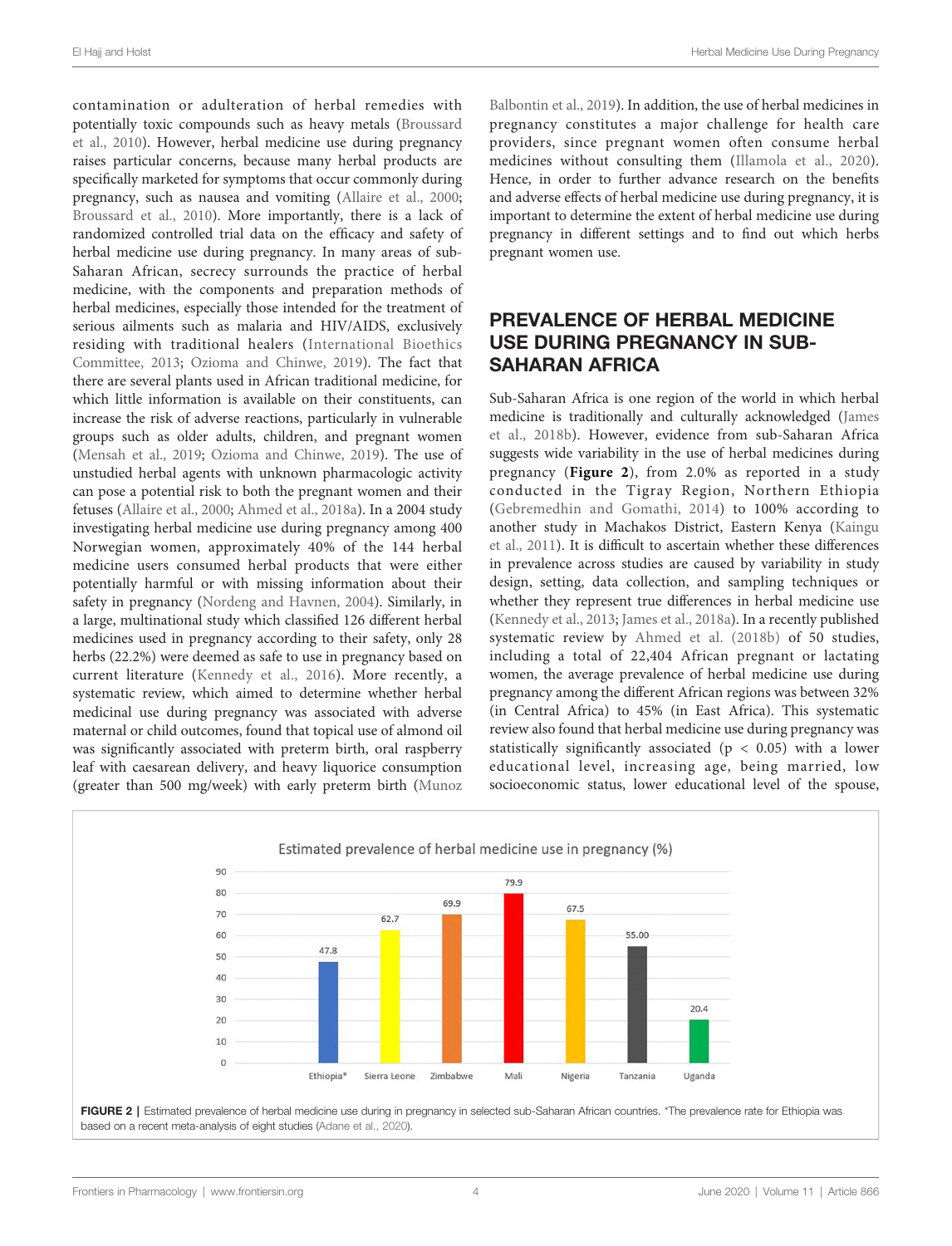poor pregnancy outcomes, herbal medicine use in prior pregnancies, perception that medicinal plants are effective, large family size, self-employment, unemployment, and rural residence ([Ahmed et al., 2018b](#page-9-0)). [Table 1](#page-5-0) illustrates the characteristics and findings of selected cross-sectional studies evaluating the use of herbal medicines among pregnant women in different sub-Saharan countries.

The popularity of herbal medicines among pregnant women can be mainly attributed to the belief that herbal products, being natural, are safe with fewer adverse events compared to conventional drugs [\(Ernst, 2002](#page-10-0); [Barnes et al., 2018;](#page-10-0) [Peprah](#page-12-0) [et al., 2019\)](#page-12-0). Additionally, several studies have shown that pregnant women in sub-Saharan Africa, particularly in rural areas, use herbal medicines because they consider them less costly and more accessible than conventional drugs [\(Bayisa et al.,](#page-10-0) [2014;](#page-10-0) [Batisai, 2016](#page-10-0); [Ahmed et al., 2018a;](#page-9-0) [Peprah et al., 2019](#page-12-0)). Of note, the ratio of traditional healers to the population in sub-Saharan Africa is 1:500, whereas the ratio of medical doctors to the population is 1:40,000, and most medical doctors are concentrated in urban areas and cities at the expense of rural areas [\(Abdullahi, 2011](#page-9-0)). Herbal medicine use was also shown to be in line with the sociocultural, religious and spiritual values of the people who use it in sub-Saharan Africa ([Batisai, 2016](#page-10-0); [James](#page-11-0) [et al., 2018b;](#page-11-0) [Gakuya et al., 2020](#page-10-0)). Indeed, in many parts of sub-Saharan Africa, traditional medicine defines illness as a consequence of a breakdown of social balance (e.g., breaking codes of conduct in the present or in the past, ancestor or evil spirits, as well as witchcraft or fate) [\(Ahlberg, 2017](#page-9-0); [Stephani](#page-12-0) [et al., 2018](#page-12-0)). Moreover, according to [Pretorius \(1991\),](#page-12-0) the use of herbal medicine post-independence became one of the ways sub-Saharan Africans deployed to "rediscover their sociocultural identity", and to deal with inaccessible and expensive medicines foreign to them [\(Pretorius, 1991](#page-12-0)).

### MOST COMMONLY USED HERBAL MEDICINES DURING PREGNANCY IN SUB-SAHARAN AFRICA

Due to differences in culture, traditions, and climate, it is expected that herbal medicines used during pregnancy vary across countries and regions. In the multinational study by [Kennedy et al. \(2013\)](#page-11-0) in 9,459 pregnant women from 23 countries in Europe, North and South America, and Australia, the most frequently used herbal medicines were Zingiber officinale Roscoe (ginger), Vaccinium oxycoccus L./Vaccinium macrocarpon Aiton L. (cranberry), Valeriana officinalis L. (valerian), Rubus idaeus L. (raspberry leaf), Matricaria chamomilla L. (chamomile), and Mentha piperita L. (peppermint) [\(Kennedy et al., 2013\)](#page-11-0). The African continent, generally known for its rich biodiversity, has an estimated total flora of over 70,000 species ([Govaerts, 2001](#page-10-0)). This species richness was reflected in the systematic review by Ahmed et al. in which a total of 274 different medicinal plant species from 87 plant families were reported to be used during pregnancy

[\(Ahmed et al., 2018b\)](#page-9-0). The most commonly cited medicinal plant species were Zingiber officinale Roscoe (ginger), Allium sativum L. (garlic), Cucurbita pepo L. (pumpkin), Gymnanthemum amygdalinum (Delile) Sch.Bip. (syn. Vernonia amygdalina Delile) (bitter leaf), Ricinus communis L. (castor oil), Garcinia kola Heckel (bitter kola), Ocimum lamiifolium Hochst. ex Benth. (basil or Dama Kesse in Amharic), Azadirachta indica A. Juss (neem), Ruta chalepensis L. (Tena Adam, in Amharic; fringed rue in English), and Aloe vera (L.) Burm.f. (Aloe vera) [\(Ahmed et al., 2018b\)](#page-9-0). [Table 2](#page-7-0) presents the most commonly used herbal medicines during pregnancy, based on the [Kennedy et al.](#page-11-0) [\(2013\)](#page-11-0) multinational study and the Ahmed et al. (2018b) systematic review.

Several cross-sectional studies have shown that ginger is commonly used by pregnant women across sub-Saharan Africa for nausea and vomiting during pregnancy [\(Laelago et al., 2016;](#page-11-0) [Shewamene et al., 2017](#page-12-0); [Ahmed et al., 2018b\)](#page-9-0). A systematic review of 12 randomized controlled trials involving 1,278 pregnant women found that ginger significantly improved the symptoms of nausea when compared to placebo (p < 0.001), with subgroup analyses favoring the lower daily dosage of <1.5 g of ginger for nausea relief ([Viljoen et al., 2014](#page-12-0)). This finding is not surprising, given that animal studies have shown that ginger can increase gastric contractility, speed up gastric emptying, and consequently increase the gastrointestinal transit time of meals, which can decrease the feeling of nausea [\(Chrubasik et al., 2005\)](#page-10-0). However, in the systemic review by Viljoen and colleagues, ginger did not have a significant impact on vomiting episodes  $(p = 0.06$  versus placebo). It was also associated with a favorable safety profile, as it did not pose a risk for spontaneous abortions or for other adverse events such as heartburn or drowsiness [\(Viljoen et al., 2014](#page-12-0)).

Garlic is characterized by diverse therapeutic properties, including anti-hypertensive, anti- inflammatory, anti-oxidant, anti-bacterial, hypocholesteremic, and anti-cancer properties [\(Al Disi et al., 2016](#page-9-0)). In a randomized, single-blind, placebocontrolled study among 100 nulliparous pregnant women, the administration of 800 mg/day of garlic tablets during the third trimester of pregnancy was found to be effective in reducing the occurrence of hypertension ( $p = 0.043$  versus placebo) and in lowering serum cholesterol levels (p = 0.038). However, compared to placebo, garlic consumption was associated with a slightly higher incidence of nausea ([Ziaei et al., 2001\)](#page-12-0). A metaanalysis of 18 randomized, placebo-controlled trials also found that garlic supplements induce a significant reduction in both systolic and diastolic blood pressure by 3.75 and 3.39 mmHg, respectively (p < 0.001 compared to placebo) ([Wang et al., 2015\)](#page-12-0). Although the mechanism of garlic's anti-hypertensive effect remains unclear, it has been reported that garlic may elicit its anti-hypertensive effects by inhibition of angiotensin-converting enzymes through its bioactive compound allicin ([Wang et al.,](#page-12-0) [2015](#page-12-0); [Al Disi et al., 2016\)](#page-9-0). It is recommended for pregnant women to avoid using garlic prior to surgery including caesarean section, as garlic was reported to have an anti-hemostatic effect and may consequently interfere with blood clotting [\(Al Disi et al.,](#page-9-0) [2016](#page-9-0); [Laelago, 2018](#page-11-0)).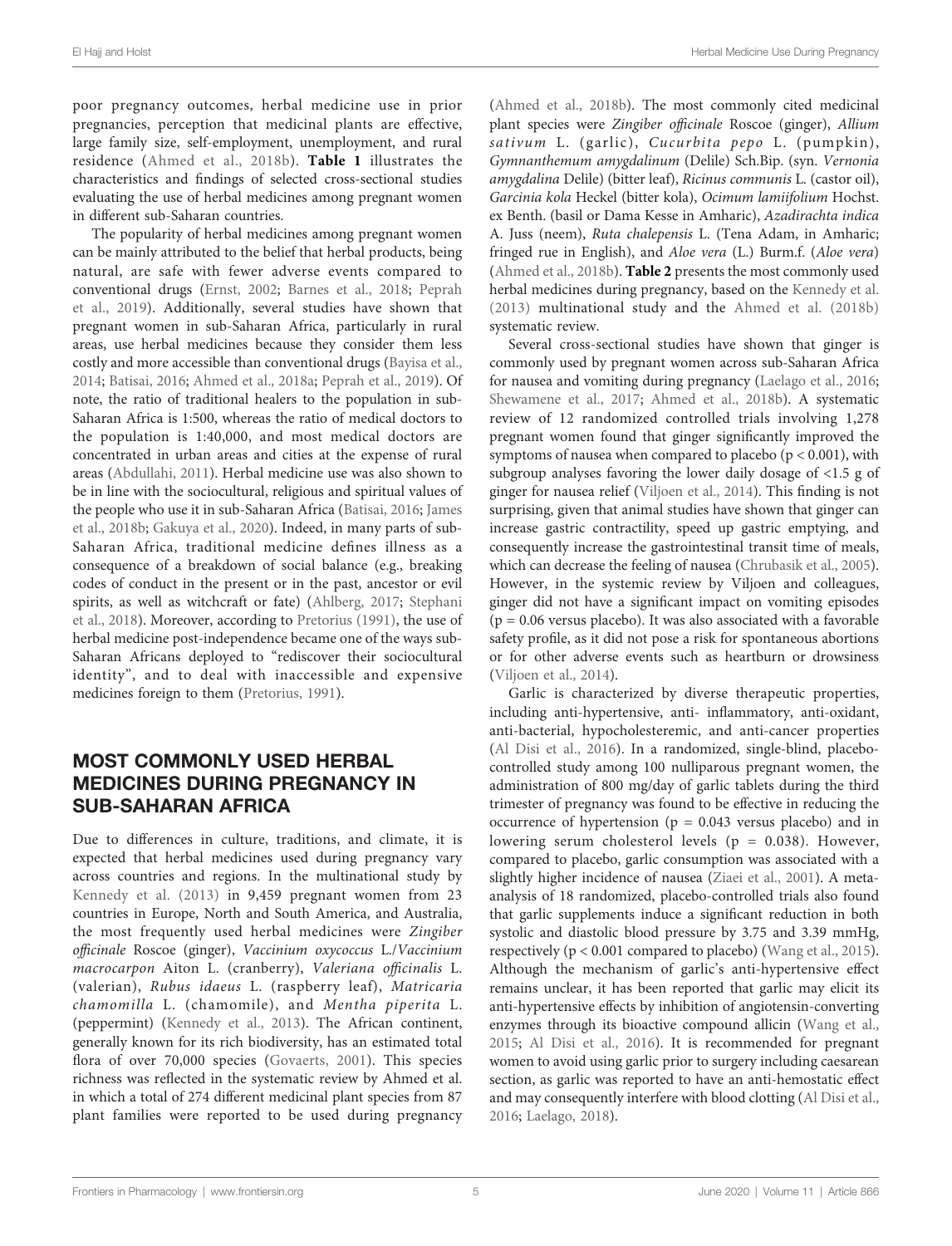#### <span id="page-5-0"></span>TABLE 1 | Characteristics of cross-sectional studies evaluating herbal medicine use during pregnancy in sub-Saharan Africa.

| Reference                    | <b>Study</b><br>setting          | Sample<br>size | Prevalence<br>of use | <b>Types of medicinal</b><br>plants used                                                                                                                       | Indications                                                                      | <b>Characteristics of users</b>                                                                                                                                                                                                                                                                                                                                               | Disclosure of<br>herbal use to<br>health care<br>providers                                                          |
|------------------------------|----------------------------------|----------------|----------------------|----------------------------------------------------------------------------------------------------------------------------------------------------------------|----------------------------------------------------------------------------------|-------------------------------------------------------------------------------------------------------------------------------------------------------------------------------------------------------------------------------------------------------------------------------------------------------------------------------------------------------------------------------|---------------------------------------------------------------------------------------------------------------------|
| (Banda<br>et al.,<br>2007)   | Lusaka,<br>Zambia                | 1,128          | 21%                  | Not reported                                                                                                                                                   | Not reported                                                                     | - Users were not different from non-users in<br>terms of age, education, ethnicity, or<br>income<br>- Users were more likely to drink alcohol<br>during pregnancy, have at least two sex<br>partners, engage in "dry sex", initiate sex<br>with their partner, report a previously<br>treated sexually transmitted disease, and<br>use contraception (all $p < 0.01$ )        | 64% of users did<br>not want to share<br>their use of herbal<br>medicine to health<br>care providers                |
| (Maluma<br>et al.,<br>2017   | Lusaka<br>Province,<br>Zambia    | 273            | 32%                  | Indigenous local plants:<br>"Moono", "Makole",<br>"Mulolo", "Sope"                                                                                             | Inducing or<br>accelerating labor                                                | - Herbal medicine use was not associated<br>with residence area, age, or education level<br>- Sociocultural beliefs were the major<br>factors that contributed to use of herbal<br>medicine during pregnancy<br>- Most users were unaware of health risks<br>associated with administering crude herbal<br>extracts during different trimesters of<br>pregnancy               | Not reported                                                                                                        |
| (James<br>et al.,<br>2018a   | Freetown,<br>Sierra<br>Leone     | 134            | 62.7%                | Luffa acutangula (L.)<br>Roxb., lime leaves (Citrus<br>aurantiifolia (Christm.)<br>Swingle), ginger                                                            | Urinary tract<br>infections, pedal<br>edema, to improve<br>fetal outcomes        | - Pregnant women who identified as<br>Muslims were 3.4 times more likely ( $p =$<br>0.006) than Christian women to use herbal<br>medicine<br>- Perceived effectiveness and safety of<br>herbal medicines over conventional<br>medicines (70.2%) was the main reason for<br>use                                                                                                | 95.2% of users did<br>not disclose their<br>herbal medicine use<br>to their conventiona<br>health care<br>providers |
| (Mureyi<br>et al.,<br>2012)  | Harare,<br>Zimbabwe              | 248            | 52%                  | Pouzolzia mixta Sohms,<br>cocktails of unknown<br>herbs, okra (Abelmoschus<br>esculentus (L.) Moench)                                                          | For widening of<br>birth canal, labor<br>induction,<br>nutritional<br>supplement | - Herbal medicine use in pregnancy was<br>significantly associated with being in the<br>20-25 age group ( $p = 0.021$ ), nulliparity ( $p = 0.021$ )<br>$= 0.004$ ), nulligravidity ( $p = 0.002$ ), and<br>residing in a high-density neighborhood (p =<br>0.04)<br>- Almost all herbal medicine interventions<br>were employed beginning at onset of the<br>third trimester | Not reported                                                                                                        |
| (Mawoza<br>et al.,<br>2019)  | Rural<br>Zimbabwe                | 398            | 69.9%                | Fadogia ancylantha<br>Schweinf., okra<br>(Abelmoschus esculentus<br>(L.) Moench), chir pine<br>(Pinus roxburghii Sarg.)                                        | To facilitate<br>childbirth, for<br>widening of birth<br>canal                   | No association was noted between herbal<br>medicine use and any sociodemographic<br>characteristic                                                                                                                                                                                                                                                                            | Not reported                                                                                                        |
| (Godlove,<br>2011)           | Mbeya,<br>southwest<br>Tanzania  | 400            | 55%                  | Not reported                                                                                                                                                   | Labor induction,<br>to improve fetal<br>outcomes                                 | - The use of herbal medicines during<br>pregnancy was associated with long<br>distance to the nearest public health facility,<br>and low education level (all $p \le 0.01$ )<br>- The insufficient effectiveness of<br>conventional medicines (64.1%) and the<br>accessibility of herbal medicines (30.5%)<br>were reported as the main reasons for use                       | Not reported                                                                                                        |
| (Bayisa<br>et al.,<br>2014)  | Nekemte,<br>Western<br>Ethiopia  | 250            | 50.4%                | Ginger, garlic, Tena Adam<br>(Ruta chalepensis L.),<br>eucalyptus (Eucalyptus<br>globulus Labill.)                                                             | For treatment of<br>nausea, morning<br>sickness,<br>vomiting, cough              | - Age, educational status, marriage,<br>ethnicity, and source of information were<br>not associated with herbal medicine use<br>- About 70% of users were pregnant<br>women on their first trimester                                                                                                                                                                          | Not reported                                                                                                        |
| (Laelago<br>et al.,<br>2016) | Hossana,<br>Southern<br>Ethiopia | 363            | 73.1%                | Garlic, ginger, Tena Adam<br>(Ruta chalepensis L.),<br>Dama Kesse (Ocimum<br>lamiifolium Hochst. ex<br>Benth.), eucalyptus<br>(Eucalyptus globulus<br>Labill.) | Management of<br>nausea, vomiting,<br>abdominal pain,<br>common cold             | Being in the first trimester of pregnancy,<br>having less education, and having less<br>knowledge about herbal medicine favored<br>the use of medicinal plants                                                                                                                                                                                                                | Not reported                                                                                                        |

(Continued)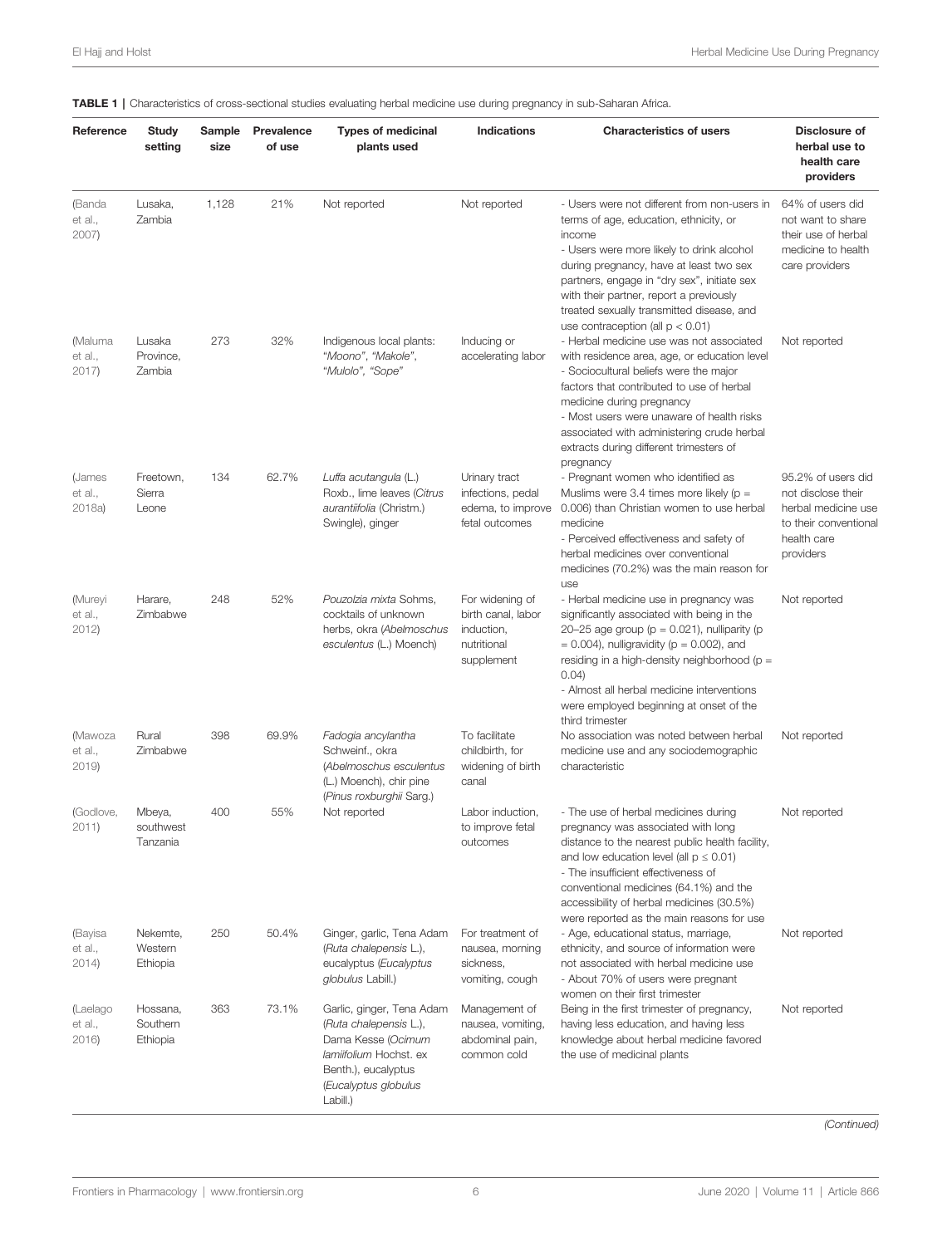#### TABLE 1 | Continued

| Reference                       | Study<br>setting                                                    | Sample<br>size | Prevalence<br>of use | <b>Types of medicinal</b><br>plants used                                                                                                              | Indications                                                                                                            | <b>Characteristics of users</b>                                                                                                                                                                                                                                                                                                                                                                                                                                     | Disclosure of<br>herbal use to<br>health care<br>providers                                                                   |
|---------------------------------|---------------------------------------------------------------------|----------------|----------------------|-------------------------------------------------------------------------------------------------------------------------------------------------------|------------------------------------------------------------------------------------------------------------------------|---------------------------------------------------------------------------------------------------------------------------------------------------------------------------------------------------------------------------------------------------------------------------------------------------------------------------------------------------------------------------------------------------------------------------------------------------------------------|------------------------------------------------------------------------------------------------------------------------------|
| (Mekuria<br>et al.,<br>2017     | Gondar,<br>Northern<br>Ethiopia                                     | 364            | 48.6%                | Ginger, Dama Kesse<br>(Ocimum lamiifolium<br>Hochst. ex Benth.)                                                                                       | Common cold,<br>inflammation                                                                                           | - Rural residency, having no formal<br>education, and having an average monthly<br>income <100 United States Dollars were<br>found to be strong predictors of herbal<br>medicine use<br>- 68.4% of users consumed herbal<br>medicines during their third trimester                                                                                                                                                                                                  | 89.8% of users had<br>not consulted their<br>doctors about their<br>herbal medicine use                                      |
| (Fakeye<br>et al.,<br>2009)     | North<br>Central,<br>North<br>West and<br>South<br>West,<br>Nigeria | 595            | 67.5%                | Not reported                                                                                                                                          | Not reported                                                                                                           | - Age ( $p = 0.003$ ), geographical zones ( $p =$<br>0.02), and educational status ( $p = 0.04$ )<br>were significantly associated with herbal<br>medicine use<br>- Users used medicinal plants because they<br>perceived them as being more effective<br>than conventional medicines (22.4%), and<br>safe (21.1%)<br>- 56.6% of participants did not support<br>combining herbal medicines with<br>conventional medications to forestall drug-<br>herb interaction | Not reported                                                                                                                 |
| (Tamuno<br>et al.,<br>2010      | Kano,<br>North<br>West<br>Nigeria                                   | 500            | 31.4%                | Ginger, garlic                                                                                                                                        | Not reported                                                                                                           | - Use of herbal medicine was significantly<br>associated with no formal education and<br>low socioeconomic status ( $p < 0.05$ for<br>both)<br>- Over 40% of women reported combined<br>use of herbs and drugs                                                                                                                                                                                                                                                      | Not reported                                                                                                                 |
| (Duru<br>et al.,<br>2016        | Owerri,<br>South East<br>Nigeria                                    | 500            | 36.8%                | <b>Bitter</b> leaf<br>(Gymnanthemum<br>amygdalinum (Delile)<br>Sch.Bip.), palm kernel oil,<br>bitter kola (Garcinia kola<br>Heckel)                   | Not reported                                                                                                           | Being married ( $p < 0.001$ ), having no formal<br>education ( $p < 0.001$ ), and having a<br>monthly income $>250$ USD ( $p = 0.003$ )<br>were significantly associated with herbal<br>medicine use during pregnancy                                                                                                                                                                                                                                               | Not reported                                                                                                                 |
| (Nergard<br>et al.,<br>2015     | One urban<br>and two<br>rural<br>regions,<br>Mali                   | 209            | 79.9%                | Lippia chevalieri Moldenke,<br>Combretum micranthum<br>G. Don, Parkia biglobosa<br>(Jacq.) R.Br. ex G.Don,<br>Vepris heterophylla (Engl.)<br>Letouzey | For general well-<br>being, to treat<br>malaria<br>symptoms,<br>edema, urinary<br>tract infection,<br>tiredness        | - Sociodemographic characteristics were<br>not associated with the use of herbal<br>medicines<br>- Frequent use of herbal medicines was<br>reported during the first semester                                                                                                                                                                                                                                                                                       | Pregnant women<br>used herbal<br>preparations<br>without any<br>supervision from<br>their health care<br>providers           |
| (Mothupi,<br>2014)              | Nairobi,<br>Kenya                                                   | 333            | 12%                  | Not reported                                                                                                                                          | To treat<br>toothache, back<br>pain, flu,<br>indigestion,<br>swollen feet                                              | - The use of herbal medicine was<br>associated with a lower level of education<br>$(p = 0.007)$ , and use before the index<br>pregnancy ( $p < 0.001$ )<br>- 51% of users reported use of combined<br>herbs with pharmaceutical drugs                                                                                                                                                                                                                               | Only 12.5% of<br>users disclosed the<br>use of herbal<br>medicines to health<br>care professionals                           |
| (Nyeko<br>et al.,<br>2016       | Gulu<br>District,<br>Northern<br>Uganda                             | 383            | 20.4%                | Local herbs (not reported)                                                                                                                            | To treat<br>abdominal/waist<br>pain, fever, skin<br>problems, nausea<br>and vomiting, and<br>for induction of<br>labor | - Women who used herbal medicines in<br>their previous pregnancies were 8 times<br>more likely to use them during the current<br>pregnancy<br>- Residing more than 5 km from the nearest<br>health facility was associated with increased<br>herbal medicine                                                                                                                                                                                                        | 89.7% of the users<br>of herbal medicines<br>did not disclose the<br>use of local herbs<br>to their health care<br>providers |
| (Adusi-<br>Poku et al.,<br>2016 | Offinso<br>North<br>District,<br>Ghana                              | 384            | 6.5%                 | Senna occidentalis (L.)<br>Link, Sida acuta Burm.f.,<br>Cola gigantea A.Chev.                                                                         | To ease labor and<br>to improve fetal<br>outcomes                                                                      | High usage was found among married<br>women, and among those with no formal<br>education, and women with median age of<br>25 years                                                                                                                                                                                                                                                                                                                                  | Not reported                                                                                                                 |

Similarly to garlic, pumpkin is also known for its multiple beneficial effects, such as anti-diabetic, anti-hypertensive, antitumor, anti-bacterial, anti-viral, anti-fungal, hypocholesteremic, anti-ulcer, anti-inflammatory, and analgesic effects [\(Jafarian](#page-11-0) [et al., 2012;](#page-11-0) [Adnan et al., 2017](#page-9-0)). Protein-bound polysaccharides and pectines, found in different species of Cucurbita, could exert anti-oxidant effects by elevating glutathione peroxidase and superoxide dismutase activity as well as reducing serum levels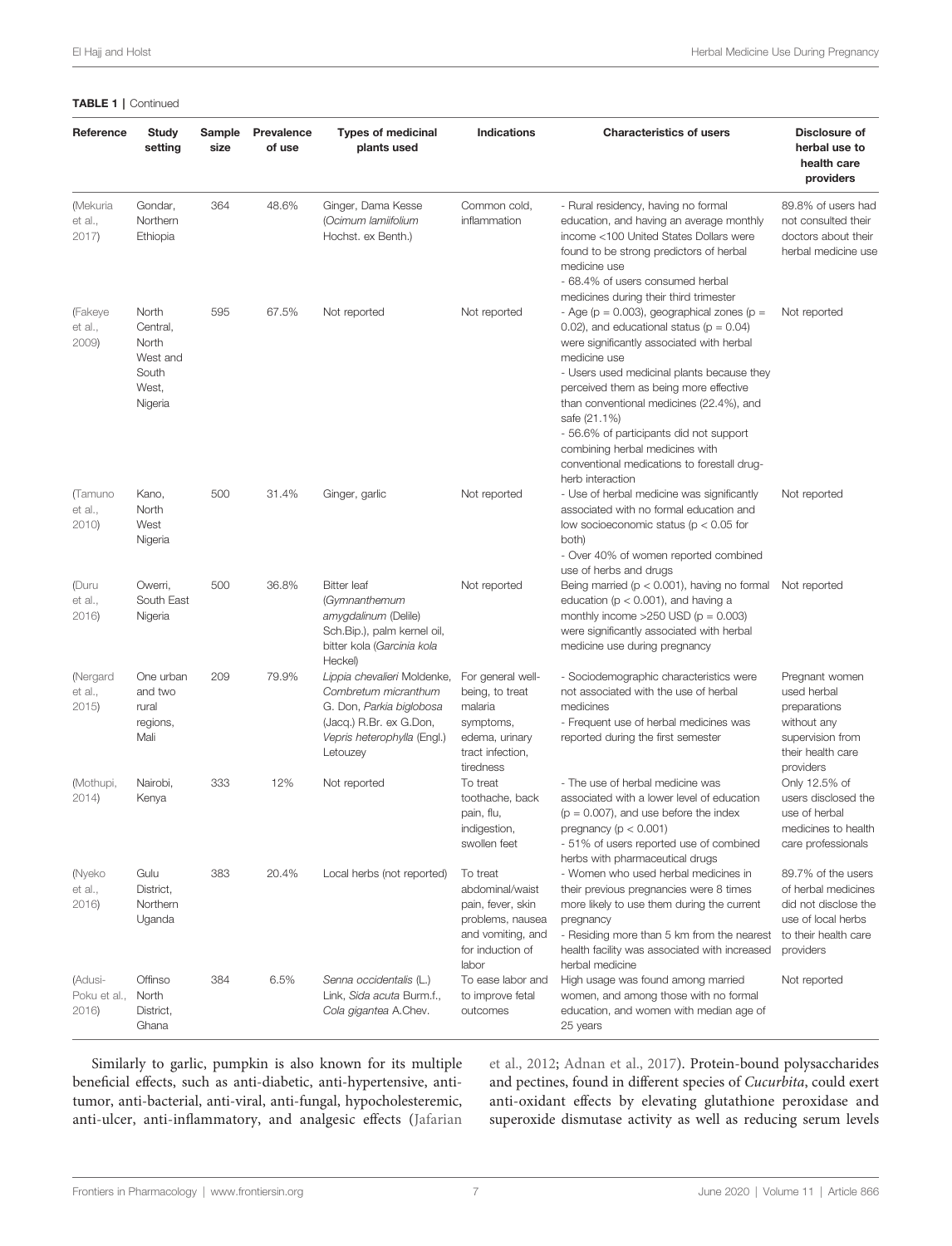<span id="page-7-0"></span>

| TABLE 2   Most commonly used herbal medicines during pregnancy: indications, reported adverse events, and preparations. |  |
|-------------------------------------------------------------------------------------------------------------------------|--|
|-------------------------------------------------------------------------------------------------------------------------|--|

| Common<br>name(s)                                  | <b>Binomial name</b><br>(s)                                        | Indication(s)                                                                                                                | Reported adverse events                                                                                                                    | Common preparation(s)                                                                                           | References                                                                                   |  |
|----------------------------------------------------|--------------------------------------------------------------------|------------------------------------------------------------------------------------------------------------------------------|--------------------------------------------------------------------------------------------------------------------------------------------|-----------------------------------------------------------------------------------------------------------------|----------------------------------------------------------------------------------------------|--|
| Ginger                                             | Roscoe                                                             | Zingiber officinale Nausea, vomiting                                                                                         | Drowsiness, reflux, vomiting, heartburn,<br>headache, abdominal discomfort,<br>preterm delivery, smaller head<br>circumference of newborns | Ginger tea; chewing raw<br>ginger                                                                               | (Holst et al., 2011; Dante<br>et al., 2014; Trabace<br>et al., 2015)                         |  |
| Cranberry                                          | - Vaccinium<br>oxycoccos L.<br>- Vaccinium<br>macrocarpon<br>Aiton | Urinary tract infections                                                                                                     | Gastrointestinal upset, spotting in the<br>second and third trimesters                                                                     | Cranberry juice                                                                                                 | (Holst et al., 2011;<br>Heitmann et al., 2013;<br>Dante et al., 2014)                        |  |
| Valerian                                           | Valeriana<br>officinalis L.                                        | Sleep disorders                                                                                                              | Diarrhea                                                                                                                                   | Root decoction; capsules                                                                                        | (Bent et al., 2006)                                                                          |  |
| Raspberry<br>leaf                                  | Rubus idaeus L.                                                    | Nausea, increase in milk<br>production, labor induction                                                                      | Hypoglycemia, higher percentage of<br>cesarean deliveries versus non-users                                                                 | Raspberry leaf tea; capsules                                                                                    | (Nordeng et al., 2011;<br>Al-Ramahi et al., 2013;<br>Cheang et al., 2016)                    |  |
| Chamomile                                          | - Matricaria<br>chamomilla L.<br>- Chamaemelum<br>nobile (L.) All. | Gastrointestinal irritation,<br>insomnia, joint pain, relaxation                                                             | Breast engorgement and tenderness,<br>low birth weight, preterm delivery                                                                   | Chamomile tea prepared from<br>dried flowers                                                                    | (Al-Ramahi et al., 2013;<br>Trabace et al., 2015;<br>Silva et al., 2018)                     |  |
|                                                    | Peppermint Mentha piperita<br>L.                                   | Nausea, vomiting, flatulence,<br>indigestion, irritable bowel<br>syndrome                                                    | Heartburn, dry mouth, belching, rash,<br>dizziness, headache                                                                               | Leaf tea; oil extract                                                                                           | (Al-Ramahi et al., 2013;<br>Alammar et al., 2019)                                            |  |
| Garlic                                             | Allium sativum L.                                                  | Prophylaxis of preeclampsia,<br>preterm birth prophylaxis,<br>enhancing the immune system                                    | Foul odor, nausea                                                                                                                          | Eating raw garlic; garlic tea;<br>garlic juice                                                                  | (Ziaei et al., 2001; Myhre<br>et al., 2013; Laelago,<br>2018                                 |  |
| Pumpkin                                            | Cucurbita pepo<br>L.                                               | Nutritional supplement, cough,<br>fever, common cold, headache,<br>heartburn, gastrointestinal<br>irritation, edema          | No adverse events were identified in<br>the literature                                                                                     | Decoction of seeds; leaf juice<br>(mixed with milk)                                                             | (Adnan et al., 2017;<br>Ahmed et al., 2018b)                                                 |  |
| <b>Bitter</b> leaf                                 | Gymnanthemum<br>amygdalinum<br>(Delile) Sch.Bip.                   | Nausea, vomiting, fever,<br>constipation, increasing appetite,<br>strengthening the pelvic floor<br>muscles, malaria, anemia | Stimulation of uterine motility                                                                                                            | Leaf soup; fresh leaves are<br>washed and squeezed in clean<br>water and the water is<br>extracted for drinking | (Attah et al., 2012;<br>Olowokere and Olajide,<br>2013; Nalumansi et al.,<br>2017)           |  |
| - Castor oil<br>- Castor<br>bean                   | Ricinus<br>communis L.                                             | Inducing labor                                                                                                               | Nausea, abdominal pain, uterine<br>rupture                                                                                                 | Leaves or roots soaked in hot<br>or cold water, usually drank at<br>labor onset                                 | (Sicuranza and Figueroa,<br>2003; Dante et al., 2014;<br>Gilad et al., 2018)                 |  |
| Bitter kola                                        | Garcinia kola<br>Heckel                                            | Nausea, vomiting                                                                                                             | Weight loss, prolonged sleep duration,<br>increased libido                                                                                 | Chewing the seeds                                                                                               | (Adegbehingbe et al.,<br>2008; Ahmed et al.,<br>2018b)                                       |  |
| - Dama<br>Kesse (in<br>Amharic)<br>- Basil         | Ocimum<br>lamiifolium<br>Hochst. ex<br>Benth.                      | Headache, fever, inflammation,<br>joint pain, back pain, common<br>cold, cough, eye infections                               | No adverse events were identified in<br>the literature                                                                                     | Oral decoction of crushed<br>leaves; leaf juice drank or<br>sniffed or used as an eye drop                      | (Hailemeskel et al.,<br>2017; Nega et al., 2019)                                             |  |
| - Neem<br>- Nimtree<br>- Indian<br>lilac           | Azadirachta<br><i>indica</i> A. Juss                               | Inducing labor, malaria, pain,<br>hemorrhoids, enhancing fetal<br>development                                                | Vomiting, metabolic acidosis,<br>encephalopathy                                                                                            | Body smeared with mashed<br>leaves; neem leaf tea; oral<br>neem bark extracts                                   | (Mishra and Dave, 2013;<br>Malan et al., 2015; Dika<br>et al., 2017; Ahmed<br>et al., 2018b) |  |
| - Tena<br>Adam (in<br>Amharic)<br>- Fringed<br>rue | Ruta chalepensis<br>L.                                             | Nausea, vomiting, common cold,<br>abdominal discomfort                                                                       | Sedation, drowsiness                                                                                                                       | Leaf tea; leaf juice                                                                                            | (Al-Said et al., 1990;<br>Ahmed et al., 2018b)                                               |  |
| Aloe vera                                          | Aloe vera (L.)<br>Burm.f.                                          | Digestive problems, constipation, Itching, rash<br>skin treatment                                                            |                                                                                                                                            | Topical gel; lotion; leaf tea; leaf<br>juice                                                                    | (Cuzzolin et al., 2010;<br>Facchinetti et al., 2012;<br>Ahmed et al., 2018b)                 |  |

of malondialdehyde [\(Mahmoodpoor et al., 2018\)](#page-11-0). In addition, enhancement of splenic lymphocyte proliferation, natural killer cell activity, and an increase in the number of CD4<sup>+</sup>, CD8<sup>+</sup> T cells, and the CD4+/CD8<sup>+</sup> ratio by pumpkin extracts have been reported, confirming the immuno-modulatory activity of pumpkin ([Xia et al., 2003](#page-12-0)). Despite the long-standing medicinal use of pumpkin, there are no clinical trial data available to support its use during pregnancy and lactation.

Bitter leaf is a perennial plant growing predominantly in tropical Africa. It has gained wide application in Nigeria, Uganda, Ethiopia, Tanzania, and other sub-Saharan African countries for the treatment of malaria, amoebiasis, measles,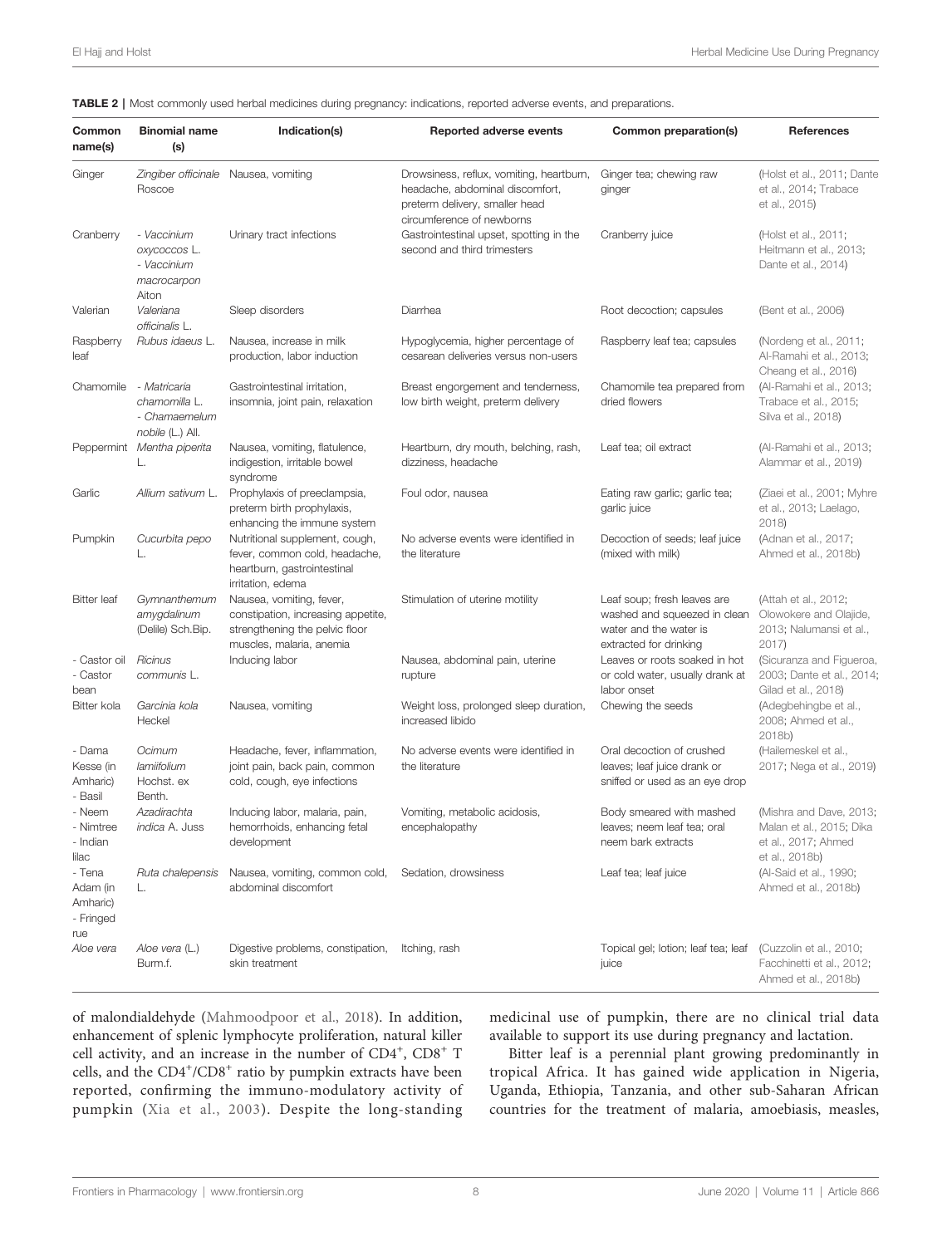El Hajj and Holst Herbal Medicine Use During Pregnancy

and helminthic infections, and its use is quite popular among pregnant women [\(Olowokere and Olajide, 2013](#page-12-0); [Nalumansi](#page-11-0) [et al., 2017](#page-11-0); [Oyeyemi et al., 2018\)](#page-12-0). In a single-arm trial from Western Uganda examining the efficacy and safety of an oral bitter leaf infusion in patients aged 12 years and over with uncomplicated malaria, bitter leaf was associated with an adequate clinical response after 2 weeks of treatment in 67% of cases, as well as reduced parasitemia by 32%. No significant adverse events were reported throughout the trial [\(Challand and](#page-10-0) [Willcox, 2009](#page-10-0)). Although more than 30 bioactive compounds have been isolated, the sesquiterpene lactones found in the leaves of Gymnanthemum amygdalinum have been shown to be the main active compounds responsible for most of the plant's therapeutic activities ([Luo et al., 2011;](#page-11-0) [Abay et al., 2015](#page-9-0); [Oyeyemi et al., 2018\)](#page-12-0). Despite the absence of experimental studies in pregnant women, a 3-week experiment among 20 pregnant rats found that the aqueous extract of bitter leaf has an abortifacient effect, and is associated with reduced serum progesterone levels. The same study also found a median lethal dose above 5,000 mg/kg, prompting the authors to conclude that bitter leaf is safe for human consumption [\(Isa et al., 2014\)](#page-11-0). Nevertheless, caution is advised with the clinical use of bitter leaf during pregnancy, and particularly during the first trimester, as it may stimulate uterine contractions ([Olowokere and](#page-12-0) [Olajide, 2013\)](#page-12-0).

There is a wide use of castor oil to induce labor. In a recent systematic review and meta-analysis of five randomized controlled trials and five observational studies aimed at comparing pregnancy outcomes between users and non-users of castor oil for labor induction, castor oil users were significantly more likely to give birth within 24 h than non-users (relative risk, 3.46; 95% confidence interval, 1.58–7.55), highlighting the oxytocic properties of this medicinal plant ([Zamawe et al.,](#page-12-0) [2018](#page-12-0)). Castor oil is thought to induce labor via its main ingredient ricinoleic acid, a hydroxylated fatty acid released from castor oil by intestinal lipases. Ricinoleic acid specifically activates the prostaglandin  $EP_3$  receptor resulting in laxation and uterus contraction ([Tunaru et al., 2012\)](#page-12-0). With respect to safety, the systematic review by Zamawe and colleagues found no statistically significant differences in the rate of hemorrhage, caesarean section, assisted vaginal delivery, referral to neonatal intensive care unit, meconium-stained liquor, maternal death, stillborn, and uterine rupture between users and non-users of castor oil ([Zamawe et al., 2018](#page-12-0)). Nevertheless, caution should be exercised, as cases of uterine rupture associated with castor oil ingestion have been reported in the literature [\(Sicuranza and](#page-12-0) [Figueroa, 2003;](#page-12-0) [Fruscalzo et al., 2012\)](#page-10-0).

Bitter kola is a flowering plant found mostly in the tropical rain forest region of Central and West Africa. Although bitter kola is mostly used among pregnant women to treat nausea and vomiting [\(Ahmed et al., 2018b;](#page-9-0) [Laelago, 2018\)](#page-11-0), reported pharmacological effects of this plant include anti-diabetic, antiinflammatory, antipyretic, immunomodulatory, antiatherogenic, anti-microbial, and hepaprotective effects [\(Okoye](#page-11-0) [et al., 2014](#page-11-0)). To our knowledge, there are no available clinical trial data on bitter kola in pregnant women. However, a

randomized, placebo-controlled, double-blind study of bitter kola in patients with knee osteoarthritis reported a favorable safety profile of bitter kola, with only minor adverse events (i.e., weight loss, prolonged sleep duration, and increased libido) ([Adegbehingbe et al., 2008\)](#page-9-0). These adverse events are not surprising, given that bitter kola seeds contain approximately 3% of caffeine and 2% of theobromine. Given their relatively high caffeine content, pregnant women should limit their use.

Dama Kesse is a versatile aromatic genus that is particularly popular in Ethiopia, with anti-malarial, antipyretic, anti-oxidant, anti-spasmodic, and anti-bacterial properties [\(Kefe et al., 2016;](#page-11-0) [Ahmed et al., 2018b](#page-9-0); [Sahalie et al., 2018\)](#page-12-0). Despite its widespread use among pregnant women across Ethiopia ([Adane et al., 2020\)](#page-9-0), Dama Kesse is very poorly studied, with no clinical studies identified.

Neem is a fast-growing tree that is a member of the Meliaceae family. It is characterized by a broad spectrum of activity including anti-inflammatory, antipyretic, analgesic, cardiovascular, hypoglycemic, diuretic, immunomodulatory, dermatological, anti-bacterial, anti-fungal, anti-ulcer, antitumor, and anti-malarial effects. Although its exact mechanism in the prevention of pathogenesis is not entirely understood, the therapeutic activity of neem is thought to result from the synergistic/additive effects of its various bioactive compounds such as azadirachtin, nimbolinin, nimbin, nimbidin, nimbidol, sodium nimbinate, gedunin, salannin, and quercetin [\(Govindachari et al., 1998;](#page-10-0) [Alzohairy, 2016](#page-10-0)). Despite being a native to the Indian subcontinent, neem is commonly used across sub-Saharan Africa, particularly for malaria prevention and treatment ([Luong et al., 2012;](#page-11-0) [Kumar and Navaratnam,](#page-11-0) [2013](#page-11-0); [Malan et al., 2015\)](#page-11-0). Although neem has been extensively investigated in the non-clinical setting, only a handful of clinical studies have been published, of which none were conducted in pregnant women ([Alzohairy, 2016](#page-10-0)). In a small, single-arm clinical trial among 26 adult patients suffering from gastric acidity and gastroduodenal ulcers, the twice daily administration of 30-mg capsules of neem bark extract for 10 days was associated with a significant decrease of gastric acid secretion (by 77% compared to baseline;  $p < 0.002$ ). The volume of gastric secretion and pepsin activity were also inhibited by 63% and 50%, respectively. Neem showed a favorable safety profile, with no major adverse events reported [\(Bandyopadhyay](#page-10-0) [et al., 2004\)](#page-10-0). In another small, 6-week trial among 36 patients with oral infections, neem extract dental gel significantly reduced the plaque index and bacterial count compared to those receiving chlorhexidine gluconate (0.2% w/v) mouthwash ([Pai et al., 2004\)](#page-12-0). Despite these positive results, case reports in both adults and children have reported neem oil poisoning incidents causing vomiting, seizures, hepatic toxicity, metabolic acidosis, and toxic encephalopathy (Sinniah and Baskaran, 1981; [Sundaravalli et al.,](#page-12-0) [1982](#page-12-0); [Mishra and Dave, 2013\)](#page-11-0). In addition, oral use of purified neem seed extract has been found to be efficacious in pregnancy termination in both rodents and primates, as indicated by a total decline of chorionic gonadotropin and progesterone and by resumption of cyclic changes in hormone profiles and perineal sex swelling in baboons ([Talwar et al., 1997](#page-12-0)). This abortive effect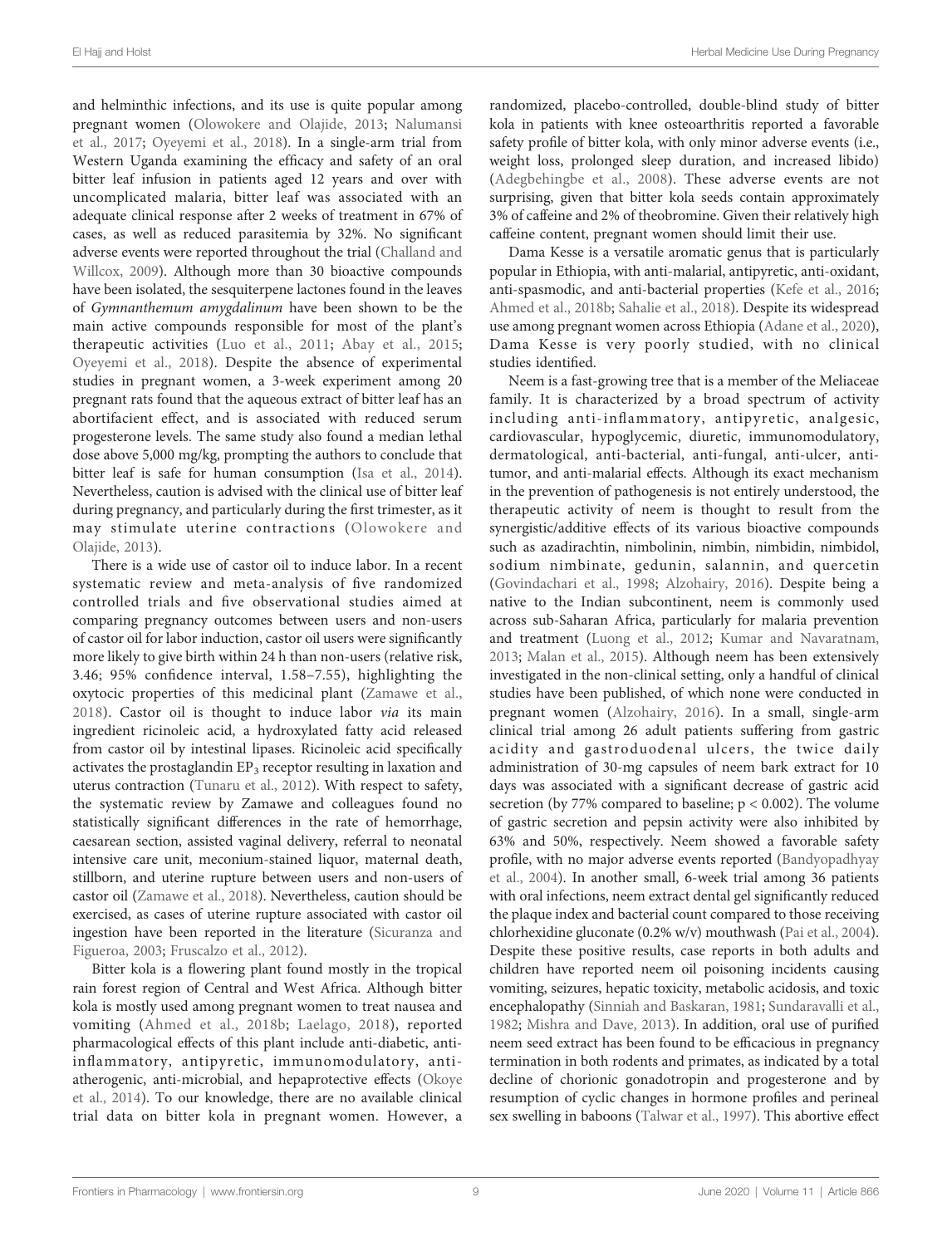<span id="page-9-0"></span>of oral neem seed extracts seems to be propelled by activation of cell-mediated immune reactions [\(Atawodi and Atawodi, 2009\)](#page-10-0). Hence, despite the absence of reliable clinical trial data, the use of neem preparations during pregnancy should be discouraged.

Tena Adam is a shrubby plant that is cultivated in the highlands of Ethiopia. Similarly to Dama Kesse, it is poorly studied with no clinical trial data available. However, the administration of an aqueous infusion of Tena Adam during organogenic period in pregnant mice led to increased flow and decreased vascular resistance in the placenta bed, as well as fetal thymic involution ([Zeichen de Sa et al., 2000](#page-12-0)). Thus, Tena Adam should also be discouraged in pregnant women until welldesigned clinical trials are available.

Aloe vera is perhaps one of the most widely used herbal remedies for topical skin conditions. Aloe vera extracts improve skin moisture by a humectant mechanism, and prevent skin ulcers as they contain mucopolysaccharides, amino acids, zinc, and water (Dal'[Belo et al., 2006;](#page-10-0) [Hekmatpou et al., 2019\)](#page-10-0). Although the topical application of Aloe vera is associated with infrequent adverse events [\(Hekmatpou et al., 2019](#page-10-0)), orally ingested Aloe vera whole leaf extract has shown clear evidence of carcinogenic activity in rats, and was classified by the International Agency for Research on Cancer as a possible human carcinogen [\(Guo and Mei, 2016](#page-10-0)). In addition, pregnant women are generally not advised to take oral preparations of Aloe vera because its cathartic property might result in stimulating uterine contractions, thereby increasing the risk for premature labor or miscarriage ([Guo and Mei, 2016](#page-10-0)).

## **CONCLUSION**

Sub-Saharan Africa is home to an extensive and diverse medicinal plant life. Consequently, the use of herbal medicines is widespread in that region. Despite this, the study of herbal medicine use during pregnancy which is related to maternal

#### **REFERENCES**

- Abay, S. M., Lucantoni, L., Dahiya, N., Dori, G., Dembo, E. G., Esposito, F., et al. (2015). Plasmodium transmission blocking activities of Vernonia amygdalina extracts and isolated compounds. Malaria J. 14 (1), 288. doi: [10.1186/s12936-](https://doi.org/10.1186/s12936-015-0812-2) [015-0812-2](https://doi.org/10.1186/s12936-015-0812-2)
- Abdullahi, A. A. (2011). Trends and challenges of traditional medicine in Africa. Afr. J. Tradit. Complement. Altern. Med. 8 (5 Suppl), 115–123. doi: [10.4314/](https://doi.org/10.4314/ajtcam.v8i5S.5) [ajtcam.v8i5S.5](https://doi.org/10.4314/ajtcam.v8i5S.5)
- Adane, F., Seyoum, G., Alamneh, Y. M., Abie, W., Desta, M., and Sisay, B. (2020). Herbal medicine use and predictors among pregnant women attending antenatal care in Ethiopia: a systematic review and meta-analysis. BMC Pregnancy Childbirth 20 (1), 157. doi: [10.1186/s12884-020-2856-8](https://doi.org/10.1186/s12884-020-2856-8)
- Adegbehingbe, O. O., Adesanya, S. A., Idowu, T. O., Okimi, O. C., Oyelami, O. A., and Iwalewa, E. O. (2008). Clinical effects of Garcinia kola in knee osteoarthritis. J. Orthopaedic Surg. Res. 3, 34–34. doi: [10.1186/1749-799X-3-34](https://doi.org/10.1186/1749-799X-3-34)
- Adnan, M., Gul, S., Batool, S., Bibi, F., Rehman, A., Yaqoob, S., et al. (2017). A review on the ethnobotany, phytochemistry, pharmacology and nutritional composition of Cucurbita pepo L. J. Phytopharmacol. 6, 133–139.
- Adusi-Poku, Y., Vanotoo, L., Detoh, E. K., Oduro, J., Nsiah, R. B., and Natogmah, A. Z. (2016). Type of herbal medicines utilized by pregnant women attending

health, a public health priority in many sub-Saharan African countries, remains limited [\(Wekesah et al., 2016](#page-12-0)). Currently, there is not enough information to recommend the safe use of herbal medicinal products during pregnancy, as most herbal remedies used across sub-Saharan Africa are not backed by robust scientific studies. Moreover, several local herbal remedies used by sub-Saharan African pregnant women have never been botanically identified. This might be due to the lack of detailed documentation of traditional knowledge, which is generally transferred orally. Thus, further research on herbal medicine use during pregnancy is highly warranted in sub-Saharan Africa, as it might prevent maternal mortality and morbidity and decrease the possibility of endangering the health of fetuses.

A low disclosure rate of herbal medicine use to health care providers has also been identified in the present review. This suggests that collaborative communication by health care providers is important, as it may mitigate against the potential dangers of herbal medicine use during pregnancy and of uncoordinated concurrent herbal and conventional medicine use. Finally, given that traditional and sociocultural influence may play a role in herbal medicine use during pregnancy, there is a need to better understand the reasons and facilitators of herbal medicine use in pregnant women from sub-Saharan Africa.

## AUTHOR CONTRIBUTIONS

MH drafted the manuscript. LH revised the manuscript.

#### FUNDING

This work was funded by the Centre for International Health, University of Bergen, Norway.

ante-natal clinic in Offinso north district: Are orthodox prescribers aware? Ghana Med. J. 49, 227–232. doi: [10.4314/gmj.v49i4.2](https://doi.org/10.4314/gmj.v49i4.2)

- Ahlberg, B. M. (2017). Integrated Health Care Systems and Indigenous Medicine: Reflections from the Sub-Sahara African Region. Front. Sociol. 2 (12), 1–10. doi: [10.3389/fsoc.2017.00012](https://doi.org/10.3389/fsoc.2017.00012)
- Ahmed, M., Hwang, J. H., Hasan, M. A., and Han, D. (2018a). Herbal medicine use by pregnant women in Bangladesh: a cross-sectional study. BMC Complement. Altern. Med. 18 (1), 333. doi: [10.1186/s12906-018-2399-y](https://doi.org/10.1186/s12906-018-2399-y)
- Ahmed, S. M., Nordeng, H., Sundby, J., Aragaw, Y. A., and de Boer, H. J. (2018b). The use of medicinal plants by pregnant women in Africa: A systematic review. J. Ethnopharmacol. 224, 297–313. doi: [10.1016/j.jep.2018.05.032](https://doi.org/10.1016/j.jep.2018.05.032)
- Al Disi, S. S., Anwar, M. A., and Eid, A. H. (2016). Anti-hypertensive Herbs and their Mechanisms of Action: Part I. Front. Pharmacol. 6, 323–323. doi: [10.3389/fphar.2015.00323](https://doi.org/10.3389/fphar.2015.00323)
- Alammar, N., Wang, L., Saberi, B., Nanavati, J., Holtmann, G., Shinohara, R. T., et al. (2019). The impact of peppermint oil on the irritable bowel syndrome: a meta-analysis of the pooled clinical data. BMC Complement. Altern. Med. 19 (1), 21. doi: [10.1186/s12906-018-2409-0](https://doi.org/10.1186/s12906-018-2409-0)
- Allaire, A. D., Moos, M. K., and Wells, S. R. (2000). Complementary and alternative medicine in pregnancy: a survey of North Carolina certified nurse-midwives.Obstet. Gynecol. 95 (1), 19–23. doi: [10.1016/s0029-7844\(99\)00481-0](https://doi.org/10.1016/s0029-7844(99)00481-0)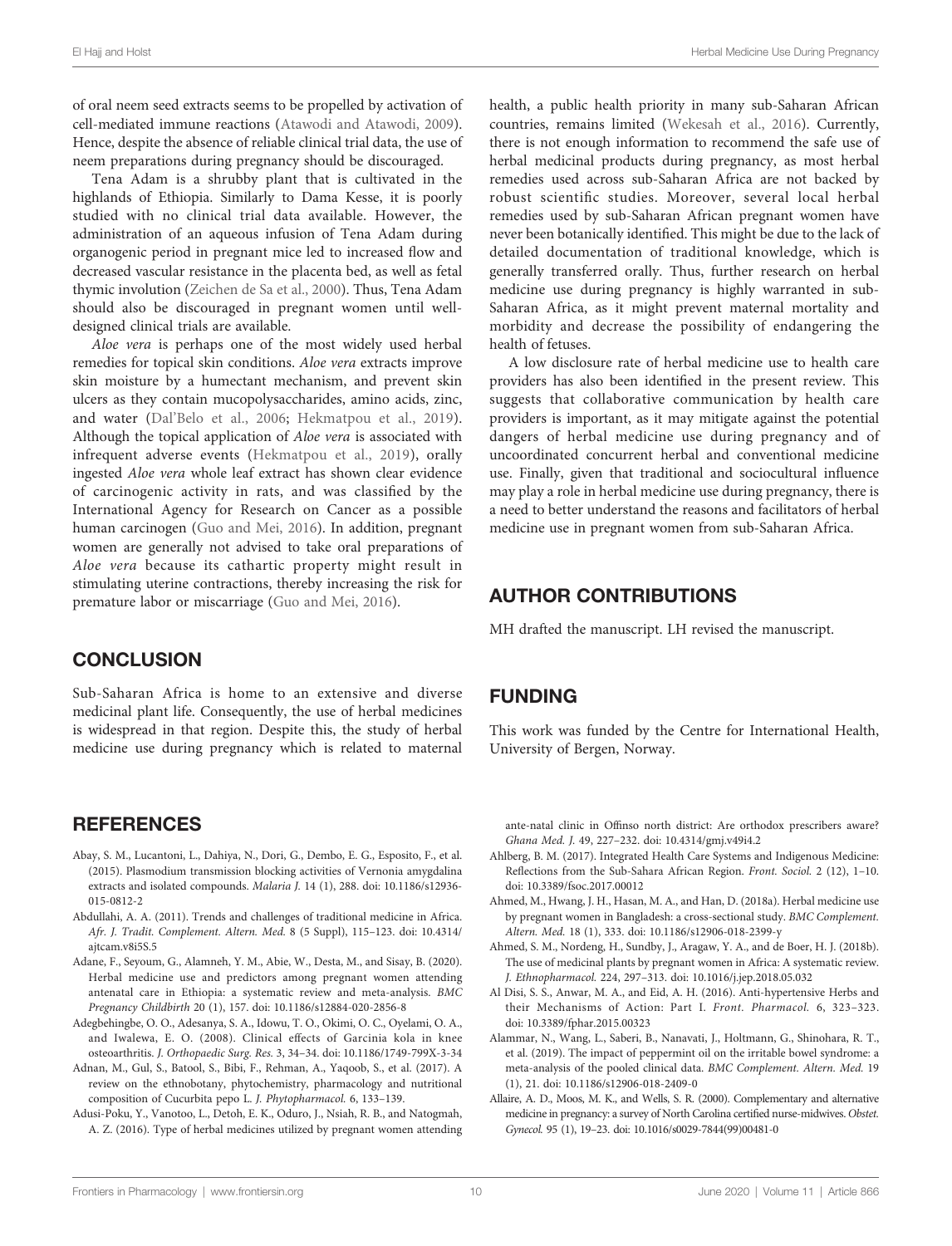- <span id="page-10-0"></span>Al-Ramahi, R., Jaradat, N., and Adawi, D. (2013). Use of herbal medicines during pregnancy in a group of Palestinian women. J. Ethnopharmacol. 150 (1), 79–84. doi: [10.1016/j.jep.2013.07.041](https://doi.org/10.1016/j.jep.2013.07.041)
- Al-Said, M. S., Tariq, M., Al-Yahya, M. A., Rafatullah, S., Ginnawi, O. T., and Ageel, A. M. (1990). Studies on Ruta chalepensis, an ancient medicinal herb still used in traditional medicine. J. Ethnopharmacol. 28 (3), 305–312. doi: [10.1016/0378-8741\(90\)90081-4](https://doi.org/10.1016/0378-8741(90)90081-4)
- Alzohairy, M. A. (2016). Therapeutics Role of Azadirachta indica (Neem) and Their Active Constituents in Diseases Prevention and Treatment. Evidence-Based Complementary Altern. Med. : eCAM 2016, 7382506–7382506. doi: [10.1155/2016/7382506](https://doi.org/10.1155/2016/7382506)
- Anwar, M. A., Al Disi, S. S., and Eid, A. H. (2016). Anti-Hypertensive Herbs and Their Mechanisms of Action: Part II. Front. Pharmacol. 7, 50–50. doi: [10.3389/](https://doi.org/10.3389/fphar.2016.00050) [fphar.2016.00050](https://doi.org/10.3389/fphar.2016.00050)
- Atawodi, S. E., and Atawodi, J. C. (2009). Azadirachta indica (neem): a plant of multiple biological and pharmacological activities. Phytochem. Rev. 8 (3), 601– 620. doi: [10.1007/s11101-009-9144-6](https://doi.org/10.1007/s11101-009-9144-6)
- Attah, A. F., O'Brien, M., Koehbach, J., Sonibare, M. A., Moody, J. O., Smith, T. J., et al. (2012). Uterine contractility of plants used to facilitate childbirth in Nigerian ethnomedicine. J. Ethnopharmacol. 143 (1), 377–382. doi: [10.1016/](https://doi.org/10.1016/j.jep.2012.06.042) [j.jep.2012.06.042](https://doi.org/10.1016/j.jep.2012.06.042)
- Banda, Y., Chapman, V., Goldenberg, R. L., Stringer, J. S., Culhane, J. F., Sinkala, M., et al. (2007). Use of traditional medicine among pregnant women in Lusaka, Zambia. J. Altern. Complement. Med. 13 (1), 123–127. doi: [10.1089/](https://doi.org/10.1089/acm.2006.6225) [acm.2006.6225](https://doi.org/10.1089/acm.2006.6225)
- Bandyopadhyay, U., Biswas, K., Sengupta, A., Moitra, P., Dutta, P., Sarkar, D., et al. (2004). Clinical studies on the effect of Neem (Azadirachta indica) bark extract on gastric secretion and gastroduodenal ulcer. Life Sci. 75 (24), 2867–2878. doi: [10.1016/j.lfs.2004.04.050](https://doi.org/10.1016/j.lfs.2004.04.050)
- Barnes, L. A. J., Barclay, L., McCaffery, K., and Aslani, P. (2018). Complementary medicine products used in pregnancy and lactation and an examination of the information sources accessed pertaining to maternal health literacy: a systematic review of qualitative studies. BMC Complement. Altern. Med. 18 (1), 229. doi: [10.1186/s12906-018-2283-9](https://doi.org/10.1186/s12906-018-2283-9)
- Batisai, K. (2016). Towards an integrated approach to health and medicine in Africa. SAHARA J. : J. Soc. Aspects HIV/AIDS Res. Alliance 13 (1), 113–122. doi: [10.1080/17290376.2016.1220323](https://doi.org/10.1080/17290376.2016.1220323)
- Bayisa, B., Tatiparthi, R., and Mulisa, E. (2014). Use of herbal medicine among pregnant women on antenatal care at nekemte hospital, Western ethiopia. Jundishapur J. Nat. Pharm. Prod. 9 (4), e17368. doi: [10.17795/jjnpp-17368](https://doi.org/10.17795/jjnpp-17368)
- Bent, S., Padula, A., Moore, D., Patterson, M., and Mehling, W. (2006). Valerian for sleep: a systematic review and meta-analysis. Am. J. Med. 119 (12), 1005– 1012. doi: [10.1016/j.amjmed.2006.02.026](https://doi.org/10.1016/j.amjmed.2006.02.026)
- Broussard, C. S., Louik, C., Honein, M. A., and Mitchell, A. A. (2010). Herbal use before and during pregnancy. Am. J. Obstet. Gynecol. 202 (5), 443.e441–446. doi: [10.1016/j.ajog.2009.10.865](https://doi.org/10.1016/j.ajog.2009.10.865)
- Brower, V. (2008). Back to nature: extinction of medicinal plants threatens drug discovery. J. Natl. Cancer Inst. 100 (12), 838–839. doi: [10.1093/jnci/djn199](https://doi.org/10.1093/jnci/djn199)
- Challand, S., and Willcox, M. (2009). A clinical trial of the traditional medicine Vernonia amygdalina in the treatment of uncomplicated malaria. J. Altern. Complement. Med. 15 (11), 1231–1237. doi: [10.1089/acm.2009.0098](https://doi.org/10.1089/acm.2009.0098)
- Cheang, K. I., Nguyen, T. T., Karjane, N. W., and Salley, K. E. (2016). Raspberry Leaf and Hypoglycemia in Gestational Diabetes Mellitus. Obstet. Gynecol. 128 (6), 1421–1424. doi: [10.1097/aog.0000000000001757](https://doi.org/10.1097/aog.0000000000001757)
- Chrubasik, S., Pittler, M. H., and Roufogalis, B. D. (2005). Zingiberis rhizoma: a comprehensive review on the ginger effect and efficacy profiles. Phytomedicine 12 (9), 684–701. doi: [10.1016/j.phymed.2004.07.009](https://doi.org/10.1016/j.phymed.2004.07.009)
- Chuang, C. H., Chang, P. J., Hsieh, W. S., Tsai, Y. J., Lin, S. J., and Chen, P. C. (2009). Chinese herbal medicine use in Taiwan during pregnancy and the postpartum period: a population-based cohort study. Int. J. Nurs. Stud. 46 (6), 787–795. doi: [10.1016/j.ijnurstu.2008.12.015](https://doi.org/10.1016/j.ijnurstu.2008.12.015)
- Cuzzolin, L., Francini-Pesenti, F., Verlato, G., Joppi, M., Baldelli, P., and Benoni, G. (2010). Use of herbal products among 392 Italian pregnant women: focus on pregnancy outcome. Pharmacoepidemiol. Drug Saf. 19 (11), 1151–1158. doi: [10.1002/pds.2040](https://doi.org/10.1002/pds.2040)
- Dal'Belo, S. E., Gaspar, L. R., and Maia Campos, P. M. (2006). Moisturizing effect of cosmetic formulations containing Aloe vera extract in different

concentrations assessed by skin bioengineering techniques. Skin Res. Technol. 12 (4), 241–246. doi: [10.1111/j.0909-752X.2006.00155.x](https://doi.org/10.1111/j.0909-752X.2006.00155.x)

- Dante, G., Bellei, G., Neri, I., and Facchinetti, F. (2014). Herbal therapies in pregnancy: what works? Curr. Opin. Obstet. Gynecol. 26 (2), 83–91. doi: [10.1097/gco.0000000000000052](https://doi.org/10.1097/gco.0000000000000052)
- Dika, H., Dismas, M., Iddi, S., and Rumanyika, R. (2017). Prevalent use of herbs for reduction of labour duration in Mwanza, Tanzania: Are obstetricians aware? Tanzania J. Health Res. 19 (2), 1–8. doi: [10.4314/thrb.v19i2.5](https://doi.org/10.4314/thrb.v19i2.5)
- Duru, C. B., Uwakwe, K. A., Chinomnso, N. C., Mbachi, I. I., Diwe, K. C., Agunwa, C. C., et al. (2016). Socio-demographic Determinants of Herbal Medicine Use in Pregnancy Among Nigerian Women Attending Clinics in a Tertiary Hospital in Imo State, South-East, Nigeria. Am. J. Med. Stud. 4 (1), 1–10. doi: [10.12691/ajms-4-1-1](https://doi.org/10.12691/ajms-4-1-1)
- Ernst, E. (2002). Herbal medicinal products during pregnancy: are they safe? Bjog 109 (3), 227–235. doi: [10.1111/j.1471-0528.2002.t01-1-01009.x](https://doi.org/10.1111/j.1471-0528.2002.t01-1-01009.x)
- Facchinetti, F., Pedrielli, G., Benoni, G., Joppi, M., Verlato, G., Dante, G., et al. (2012). Herbal supplements in pregnancy: unexpected results from a multicentre study. Hum. Reprod. 27 (11), 3161–3167. doi: [10.1093/humrep/](https://doi.org/10.1093/humrep/des303) [des303](https://doi.org/10.1093/humrep/des303)
- Fakeye, T. O., Adisa, R., and Musa, I. E. (2009). Attitude and use of herbal medicines among pregnant women in Nigeria. BMC Complementary Altern. Med. 9, 53–53. doi: [10.1186/1472-6882-9-53](https://doi.org/10.1186/1472-6882-9-53)
- Fruscalzo, A., Salmeri, M. G., Cendron, A., Londero, A. P., and Zanni, G. (2012). Introducing routine trial of labour after caesarean section in a second level hospital setting. J. Mater. Fetal Neonatal Med. 25 (8), 1442–1446. doi: [10.3109/](https://doi.org/10.3109/14767058.2011.640367) [14767058.2011.640367](https://doi.org/10.3109/14767058.2011.640367)
- Gakuya, D. W., Okumu, M. O., Kiama, S. G., Mbaria, J. M., Gathumbi, P. K., Mathiu, P. M., et al. (2020). Traditional medicine in kenya: past and current status, challenges and the way forward. Sci. Afr. 8, e00360. doi: [10.1016/](https://doi.org/10.1016/j.sciaf.2020.e00360) [j.sciaf.2020.e00360](https://doi.org/10.1016/j.sciaf.2020.e00360)
- Gebremedhin, G., and Gomathi, P. (2014). Assessment of drug use and effect in pregnant women attending antenatal care in hospitals of Mekelle, Tigray, Ethiopia. J. Drug Deliv. Ther. 4 (6), 75–82. doi: [10.22270/jddt.v4i6.999](https://doi.org/10.22270/jddt.v4i6.999)
- Gilad, R., Hochner, H., Savitsky, B., Porat, S., and Hochner-Celnikier, D. (2018). Castor oil for induction of labor in post-date pregnancies: A randomized controlled trial. Women Birth 31 (1), e26–e31. doi: [10.1016/](https://doi.org/10.1016/j.wombi.2017.06.010) [j.wombi.2017.06.010](https://doi.org/10.1016/j.wombi.2017.06.010)
- Godlove, M. (2011). Prevalence of herbal medicine use and associated factors among pregnant women attending antenatal clinic at Mbeya Refferal Hospital in 2010 (Dar es Salaam, TZ: Muhimbili University of Health and Allied Sciences).
- Govaerts, R. (2001). How many species of seed plants are there? TAXON 50 (4), 1085–1090. doi: [10.2307/1224723](https://doi.org/10.2307/1224723)
- Govindachari, T. R., Suresh, G., Gopalakrishnan, G., Banumathy, B., and Masilamani, S. (1998). Identification of antifungal compounds from the seed oil ofAzadirachta Indica. Phytoparasitica 26 (2), 109–116. doi: [10.1007/](https://doi.org/10.1007/BF02980677) [BF02980677](https://doi.org/10.1007/BF02980677)
- Guo, X., and Mei, N. (2016). Aloe vera: A review of toxicity and adverse clinical effects. J. Environ. Sci. Health C Environ. Carcinog. Ecotoxicol. Rev. 34 (2), 77– 96. doi: [10.1080/10590501.2016.1166826](https://doi.org/10.1080/10590501.2016.1166826)
- Hailemeskel, B., Fullas, F., Habte, A., Al-Matari, R., and Brewer, D. (2017). A review of natural remedies commonly used by Ethiopian immigrants in the USA. Curr. Res.: Integr. Med. 2, 31–36. doi: [10.4172/2529-797X.1000024](https://doi.org/10.4172/2529-797X.1000024)
- Heitmann, K., Nordeng, H., and Holst, L. (2013). Pregnancy outcome after use of cranberry in pregnancy–the Norwegian Mother and Child Cohort Study. BMC Complement. Altern. Med. 13, 345. doi: [10.1186/1472-6882-13-345](https://doi.org/10.1186/1472-6882-13-345)
- Hekmatpou, D., Mehrabi, F., Rahzani, K., and Aminiyan, A. (2019). The Effect of Aloe Vera Clinical Trials on Prevention and Healing of Skin Wound: A Systematic Review. Iranian J. Med. Sci. 44 (1), 1–9.
- Holst, L., Wright, D., Haavik, S., and Nordeng, H. (2011). Safety and efficacy of herbal remedies in obstetrics-review and clinical implications. Midwifery 27 (1), 80–86. doi: [10.1016/j.midw.2009.05.010](https://doi.org/10.1016/j.midw.2009.05.010)
- Hwang, J. H., Kim, Y.-R., Ahmed, M., Choi, S., Al-Hammadi, N. Q., Widad, N. M., et al. (2016). Use of complementary and alternative medicine in pregnancy: a cross-sectional survey on Iraqi women. BMC Complementary Altern. Med. 16, 191–191. doi: [10.1186/s12906-016-1167-0](https://doi.org/10.1186/s12906-016-1167-0)
- Illamola, S. M., Amaeze, O. U., Krepkova, L. V., Birnbaum, A. K., Karanam, A., Job, K. M., et al. (2020). Use of Herbal Medicine by Pregnant Women: What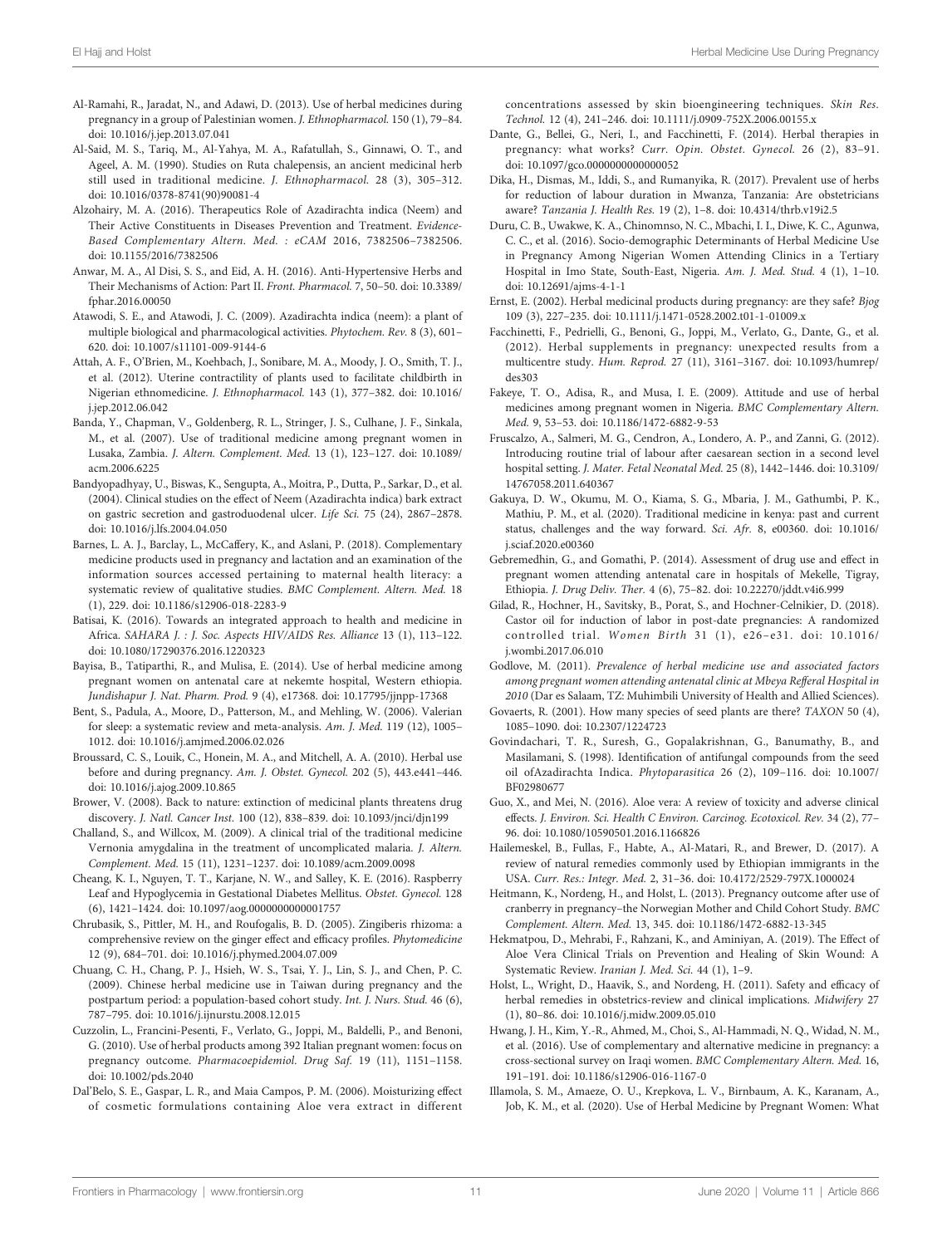<span id="page-11-0"></span>Physicians Need to Know. Front. Pharmacol. 10, 1483–1483. doi: [10.3389/](https://doi.org/10.3389/fphar.2019.01483) [fphar.2019.01483](https://doi.org/10.3389/fphar.2019.01483)

- International Bioethics Committee (2013). Report of the IBC on traditional medicine systems and their ethical implications, [Online]. Paris: UNESCO. Available:<https://unesdoc.unesco.org/ark:/48223/pf0000217457> [Accessed February 23, 2020].
- Isa, A., Gaya, B., Saleh, M., Mohammed, A., Muhammad, A., A, M., et al. (2014). The Modulatory Role of Aqueous Extract of Vernonia Amygdalina Extract on Pregnant Rats. IOSR J. Pharm. Biol. Sci. 9 (3), 45–47. doi: [10.9790/3008-](https://doi.org/10.9790/3008-09324547) [09324547](https://doi.org/10.9790/3008-09324547)
- Jafarian, A., Zolfaghari, B., and Parnianifard, M. (2012). The effects of methanolic, chloroform, and ethylacetate extracts of the Cucurbita pepo L. on the delay type hypersensitivity and antibody production. Res. Pharmaceut. Sci. 7 (4), 217–224.
- James, P. B., Bah, A. J., Tommy, M. S., Wardle, J., and Steel, A. (2018a). Herbal medicines use during pregnancy in Sierra Leone: An exploratory crosssectional study. Women Birth 31 (5), e302–e309. doi: [10.1016/](https://doi.org/10.1016/j.wombi.2017.12.006) [j.wombi.2017.12.006](https://doi.org/10.1016/j.wombi.2017.12.006)
- James, P. B., Wardle, J., Steel, A., and Adams, J. (2018b). Traditional, complementary and alternative medicine use in Sub-Saharan Africa: a systematic review. BMJ Glob. Health 3 (5), e000895. doi: [10.1136/bmjgh-](https://doi.org/10.1136/bmjgh-2018-000895)[2018-000895](https://doi.org/10.1136/bmjgh-2018-000895)
- John, L. J., and Shantakumari, N. (2015). Herbal Medicines Use During Pregnancy: A Review from the Middle East. Oman Med. J. 30 (4), 229–236. doi: [10.5001/omj.2015.48](https://doi.org/10.5001/omj.2015.48)
- Kaingu, C. K., Oduma, J. A., and Kanui, T. I. (2011). Practices of traditional birth attendants in Machakos District, kenya. J. Ethnopharmacol. 137 (1), 495–502. doi: [10.1016/j.jep.2011.05.044](https://doi.org/10.1016/j.jep.2011.05.044)
- Kefe, A., Giday, M., Mamo, H., and Erko, B. (2016). Antimalarial properties of crude extracts of seeds of Brucea antidysenterica and leaves of Ocimum lamiifolium. BMC Complement. Altern. Med. 16 (1), 118. doi: [10.1186/](https://doi.org/10.1186/s12906-016-1098-9) [s12906-016-1098-9](https://doi.org/10.1186/s12906-016-1098-9)
- Kennedy, D. A., Lupattelli, A., Koren, G., and Nordeng, H. (2013). Herbal medicine use in pregnancy: results of a multinational study. BMC Complement. Altern. Med. 13, 355. doi: [10.1186/1472-6882-13-355](https://doi.org/10.1186/1472-6882-13-355)
- Kennedy, D. A., Lupattelli, A., Koren, G., and Nordeng, H. (2016). Safety classification of herbal medicines used in pregnancy in a multinational study. BMC Complement. Altern. Med. 16, 102. doi: [10.1186/s12906-016-](https://doi.org/10.1186/s12906-016-1079-z) [1079-z](https://doi.org/10.1186/s12906-016-1079-z)
- Khadivzadeh, T., and Ghabel, M. (2012). Complementary and alternative medicine use in pregnancy in Mashhad, Iran 2007-8. Iran J. Nurs. Midwifery Res. 17 (4), 263–269.
- Kumar, V. S., and Navaratnam, V. (2013). Neem (Azadirachta indica): prehistory to contemporary medicinal uses to humankind. Asian Pacific J. Trop. Biomed. 3 (7), 505–514. doi: [10.1016/S2221-1691\(13\)60105-7](https://doi.org/10.1016/S2221-1691(13)60105-7)
- Laelago, T., Yohannes, T., and Lemango, F. (2016). Prevalence of herbal medicine use and associated factors among pregnant women attending antenatal care at public health facilities in Hossana Town, Southern Ethiopia: facility based cross sectional study. Arch. Public Health 74, 7. doi: [10.1186/s13690-016-0118-z](https://doi.org/10.1186/s13690-016-0118-z)
- Laelago, T. (2018). "Herbal Medicine Use during Pregnancy: Benefits and Untoward Effects," in Herbal Medicine. Ed. P. Builders. London: IntechOpen.
- Luo, X., Jiang, Y., Fronczek, F. R., Lin, C., Izevbigie, E. B., and Lee, K. S. (2011). Isolation and structure determination of a sesquiterpene lactone (vernodalinol) from Vernonia amygdalina extracts. Pharm. Biol. 49 (5), 464–470. doi: [10.3109/13880209.2010.523429](https://doi.org/10.3109/13880209.2010.523429)
- Luong, K., Dunkel, F. V., Coulibaly, K., and Beckage, N. E. (2012). Potential use of neem leaf slurry as a sustainable dry season management strategy to control the malaria vector Anopheles gambiae (DIPTERA: CULICIDAE) in west African villages. J. Med. Entomol. 49 (6), 1361–1369. doi: [10.1603/me12075](https://doi.org/10.1603/me12075)
- Lusaka Times (2018). ZAMRA to stiffen regulation of herbal medicine, [Online]. Lusaka, ZM: Lusaka Times. Available: [https://www.lusakatimes.com/2018/06/](https://www.lusakatimes.com/2018/06/19/zamra-to-stiffen-regulation-of-herbal-medicine/) [19/zamra-to-stiffen-regulation-of-herbal-medicine/](https://www.lusakatimes.com/2018/06/19/zamra-to-stiffen-regulation-of-herbal-medicine/) [Accessed February 23, 2020].
- Mahmoodpoor, A., Medghalchi, M., Nazemiyeh, H., Asgharian, P., Shadvar, K., and Hamishehkar, H. (2018). Effect of Cucurbita Maxima on Control of Blood Glucose in Diabetic Critically Ill Patients. Adv. Pharmaceut. Bull. 8 (2), 347– 351. doi: [10.15171/apb.2018.040](https://doi.org/10.15171/apb.2018.040)
- Malan, D. F., Neuba, D. F. R., and Kouakou, K. L. (2015). Medicinal plants and traditional healing practices in ehotile people, around the aby lagoon (eastern littoral of Côte d'Ivoire). J. Ethnobiol. Ethnomed. 11 (1), 21. doi: [10.1186/](https://doi.org/10.1186/s13002-015-0004-8) [s13002-015-0004-8](https://doi.org/10.1186/s13002-015-0004-8)
- Maluma, S., Kalungia, A. C., Hamachila, A., Hangoma, J., and Munkombwe, D. (2017). Prevalence of Traditional Herbal Medicine use and associated factors among pregnant women of Lusaka Province, Zambia. J. Preventive Rehabilitative Med. 1, 5–11. doi: [10.21617/jprm.2017.0102.1](https://doi.org/10.21617/jprm.2017.0102.1)
- Mawoza, T., Nhachi, C., and Magwali, T. (2019). Prevalence of Traditional Medicine Use during Pregnancy, at Labour and for Postpartum Care in a Rural Area in Zimbabwe. Clinics Mother Child Health 16 (2), 321. doi: [10.24105/2090-7214.16.321](https://doi.org/10.24105/2090-7214.16.321)
- Mekuria, A. B., Erku, D. A., Gebresillassie, B. M., Birru, E. M., Tizazu, B., and Ahmedin, A. (2017). Prevalence and associated factors of herbal medicine use among pregnant women on antenatal care follow-up at University of Gondar referral and teaching hospital, Ethiopia: a cross-sectional study. BMC Complement. Altern. Med. 17 (1), 86. doi: [10.1186/s12906-017-1608-4](https://doi.org/10.1186/s12906-017-1608-4)
- Mensah, M., Komlaga, G., Donkor, A., Firempong, C., Anning, A., and Dickson, R. (2019). "Toxicity and Safety Implications of Herbal Medicines Used in Africa," in Herbal Medicine. Ed. P. Builders. London: IntechOpen.
- Mishra, A., and Dave, N. (2013). Neem oil poisoning: Case report of an adult with toxic encephalopathy. Indian J. Crit. Care Med. 17 (5), 321–322. doi: [10.4103/](https://doi.org/10.4103/0972-5229.120330) [0972-5229.120330](https://doi.org/10.4103/0972-5229.120330)
- Moshi, M., and Mhame, P. (2013). "Legislation on Medicinal Plants in Africa," in Medicinal Plant Research in Africa: Pharmacology and Chemistry. Ed. V. Kuete. Amsterdam: Elsevier.
- Mothupi, M. C. (2014). Use of herbal medicine during pregnancy among women with access to public healthcare in Nairobi, Kenya: a cross-sectional survey. BMC Complement. Altern. Med. 14, 432. doi: [10.1186/1472-6882-14-432](https://doi.org/10.1186/1472-6882-14-432)
- Munoz Balbontin, Y., Stewart, D., Shetty, A., Fitton, C. A., and McLay, J. S. (2019). Herbal Medicinal Product Use During Pregnancy and the Postnatal Period: A Systematic Review. Obstet. Gynecol. 133 (5), 920–932. doi: [10.1097/](https://doi.org/10.1097/aog.0000000000003217) [aog.0000000000003217](https://doi.org/10.1097/aog.0000000000003217)
- Mureyi, D. D., Monera, T. G., and Maponga, C. C. (2012). Prevalence and patterns of prenatal use of traditional medicine among women at selected harare clinics: a cross-sectional study. BMC Complement. Altern. Med. 12, 164. doi: [10.1186/](https://doi.org/10.1186/1472-6882-12-164) [1472-6882-12-164](https://doi.org/10.1186/1472-6882-12-164)
- Myhre, R., Brantsaeter, A. L., Myking, S., Eggesbo, M., Meltzer, H. M., Haugen, M., et al. (2013). Intakes of garlic and dried fruits are associated with lower risk of spontaneous preterm delivery. J. Nutr. 143 (7), 1100–1108. doi: [10.3945/](https://doi.org/10.3945/jn.112.173229) [jn.112.173229](https://doi.org/10.3945/jn.112.173229)
- Nalumansi, P. A., Kamatenesi-Mugisha, M., and Anywar, G. (2017). Medicinal Plants used during Antenatal Care by Pregnant Women in Eastern Uganda. Afr. J. Reprod. Health 21 (4), 33–44. doi: [10.29063/ajrh2017/v21i4.4](https://doi.org/10.29063/ajrh2017/v21i4.4)
- Nega, S. S., Bekele, H. M., Meles, G. G., and Nordeng, H. (2019). Medicinal Plants and Concomitant Use with Pharmaceutical Drugs Among Pregnant Women. J. Altern. Complement. Med. 25 (4), 427–434. doi: [10.1089/acm.2018.0062](https://doi.org/10.1089/acm.2018.0062)
- Nergard, C. S., Ho, T. P., Diallo, D., Ballo, N., Paulsen, B. S., and Nordeng, H. (2015). Attitudes and use of medicinal plants during pregnancy among women at health care centers in three regions of Mali, West-Africa. J. Ethnobiol. Ethnomed. 11, 73. doi: [10.1186/s13002-015-0057-8](https://doi.org/10.1186/s13002-015-0057-8)
- Nordeng, H., and Havnen, G. C. (2004). Use of herbal drugs in pregnancy: a survey among 400 Norwegian women. Pharmacoepidemiol. Drug Saf. 13 (6), 371–380. doi: [10.1002/pds.945](https://doi.org/10.1002/pds.945)
- Nordeng, H., Bayne, K., Havnen, G. C., and Paulsen, B. S. (2011). Use of herbal drugs during pregnancy among 600 Norwegian women in relation to concurrent use of conventional drugs and pregnancy outcome. Complement. Ther. Clin. Pract. 17 (3), 147–151. doi: [10.1016/j.ctcp.2010.09.002](https://doi.org/10.1016/j.ctcp.2010.09.002)
- Nyeko, R., Tumwesigye, N. M., and Halage, A. A. (2016). Prevalence and factors associated with use of herbal medicines during pregnancy among women attending postnatal clinics in Gulu district, Northern Uganda. BMC Pregnancy Childbirth 16 (1), 296–296. doi: [10.1186/s12884-016-1095-5](https://doi.org/10.1186/s12884-016-1095-5)
- Okoye, T. C., Uzor, P. F., Onyeto, C. A., and Okereke, E. K. (2014). "18 Safe African Medicinal Plants for Clinical Studies," in Toxicological Survey of African Medicinal Plants. Ed. V. Kuete (Amsterdam: Elsevier), 535–555.
- Okumu, M. O., Ochola, F. O., Onyango, A. O., Mbaria, J. M., Gakuya, D. W., Kanja, L. W., et al. (2017). The legislative and regulatory framework governing